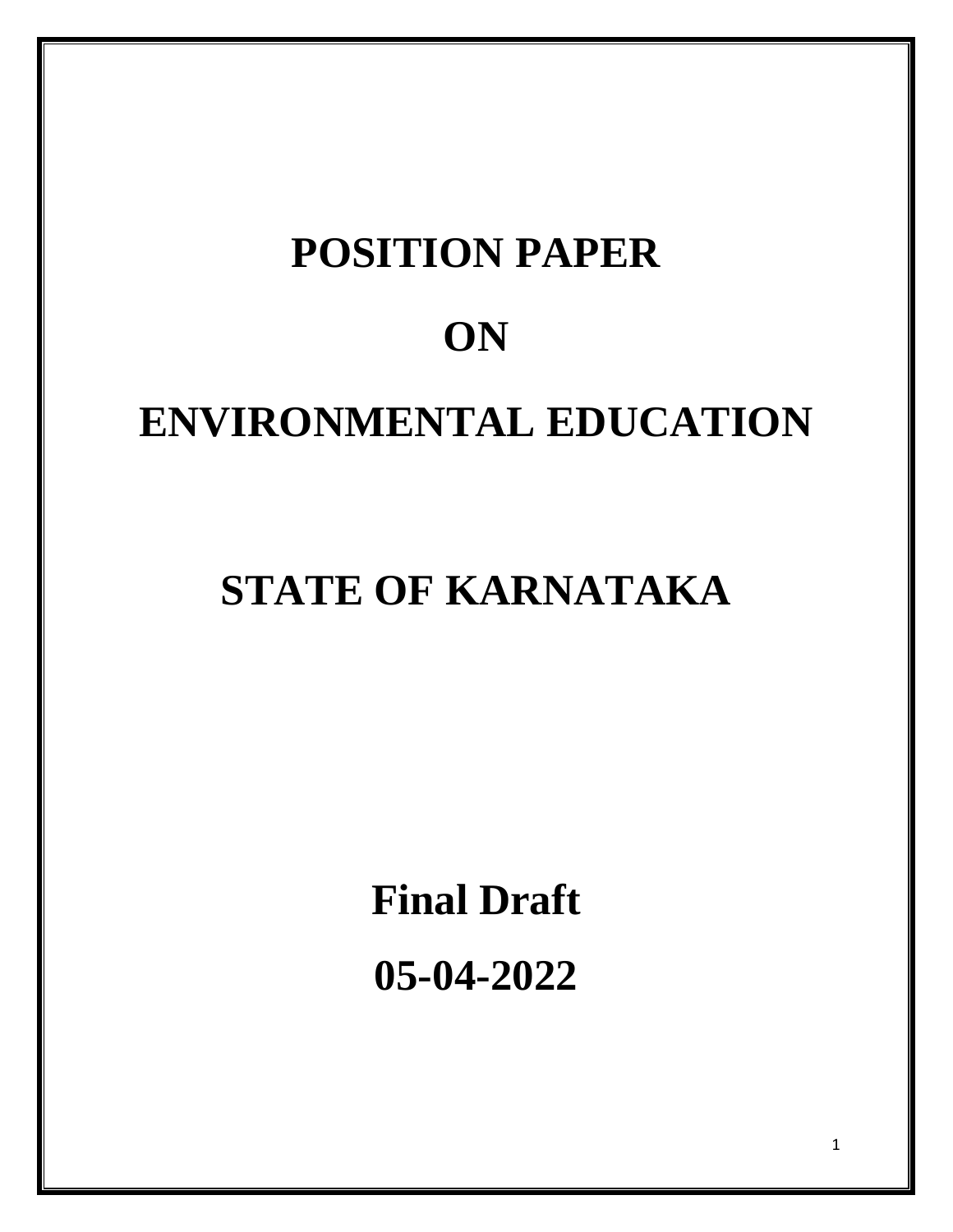# **1.1. Content outline/chapters**

- 1. Preliminary information
- 1.1. Content outline/chapters
- 1.2. Executive Summary
- 1.3. List of members of the focus groups
- 1.4. Acknowledgement
- 2. Introduction
- 3. The vision, Perspectives and Implementation
- 3.1. Historical perspectives in Environmental Education
- 3.2. Rationale of Environmental education at different stages
- 3.2.1 Foundational stage
- 3.2.2 Preparatory stage
- 3.2.3 Middle stage
- 3.2.4 Secondary stage
- 3.3 Specific objectives for Environmental education at different stages of school education
- 3.3.1 Foundational stage
- 3.3.2 Preparatory stage
- 3.3.3 Middle stage
- 3.3.4 Secondary stage
- 3.4:- Implementation of NEP 2020 recommendations relating to Environmental education:-
- 3.4.1 Principles of NEP-2020 Policy:
- 3.4.2 Implementation strategy
- 3.4.2.1 Foundational stage
- 3.4.2.2 Preparatory stage
- 3.4.2.3 Middle stage
- 3.4.2.4 Secondary stage
- 3.5 Natural and other disasters: Impact on teaching-learning in schools
- 3.6. Strategies adopted for teaching-learning in schools during situations of disaster
- 3.7 No hard separation in subject areas as per NEP 2020
- 3.8. Basis for identifying core competencies
- 3.8.1 Foundational stage
- 3.8.2 Preparatory stage
- 3.8.3 Middle stage
- 3.8.4 Secondary stage

Classes 9 & 10

- Classes 11 & 12
- 3.9 The status of Environmental education in the state of Karnataka
- 3.9.1 Foundational stage
- 3.9.2 Preparatory stage
- 3.9.3 Middle stage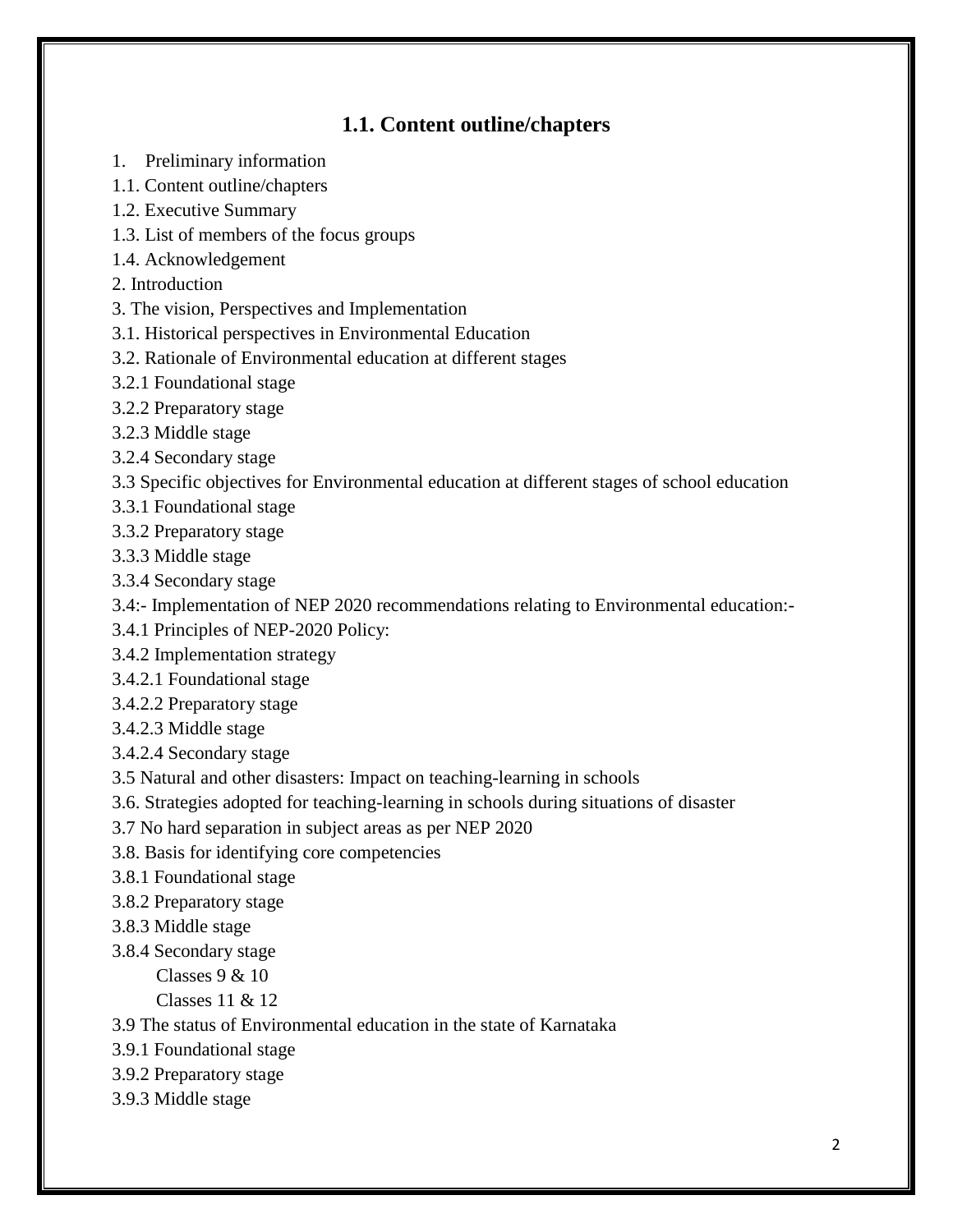- 3.9.4 Secondary stage
- 3.10 Pedagogy of Environmental education
- 3.10.1 Foundational stage
- 3.10.2 Preparatory stage
- 3.10.3 Middle stage
- 3.10.4 Secondary stage
- 3.11 Strategy for holistic assessment
- 3.11.1 Foundational stage
- 3.11.2 Preparatory stage
- 3.11.3 Middle stage
- 3.11.4 Secondary stage
- 3.12 Integration of cross-cutting issues and concerns
- 3.13 Plan for bag less days
- 3.14 Indian Traditional Knowledge on Environmental Conservation
- 3.15 Guidelines for curriculum developers
- 3.15.1 Foundational stage
- 3.15.2 Preparatory stage
- 3.15.3 Middle stage
- 3.15.4 Secondary stage
- 3.16. Implementation of the recommendations on Environmental education by Stakeholders
- 3.16.1 Students
- 3.16.2 Teachers
- 3.16.3 Parents
- 3.16.4 School heads
- 3.16.5 Teacher educators
- 3.16.6 Community members, including volunteers and entrepreneurs
- 3.17 Collaboration of various agencies in the implementation of Environmental education
- 3.18. Requisites for the implementation
- 3.18.1 School complex
- 3.18.2 Human resources
- 3.18.3 Teaching-learning materials
- 3.18.4 Technology related
- 3.19 Specific recommendations for the state/national curriculum frameworks
- 3.19.1 Specific recommendations for NCF/SCF -ECCE
- 3.19.2 Specific recommendations for NCF/SCF school education
- 3.19.3 Specific recommendations for NCF/SCF Teacher education
- 3.19.4 Specific recommendations for NCF/NCF Adult Education
- 3.20 The development of Environmental education textbooks and other material bilingually

References/Sources

Annexures

**1.2. Executive summary:-**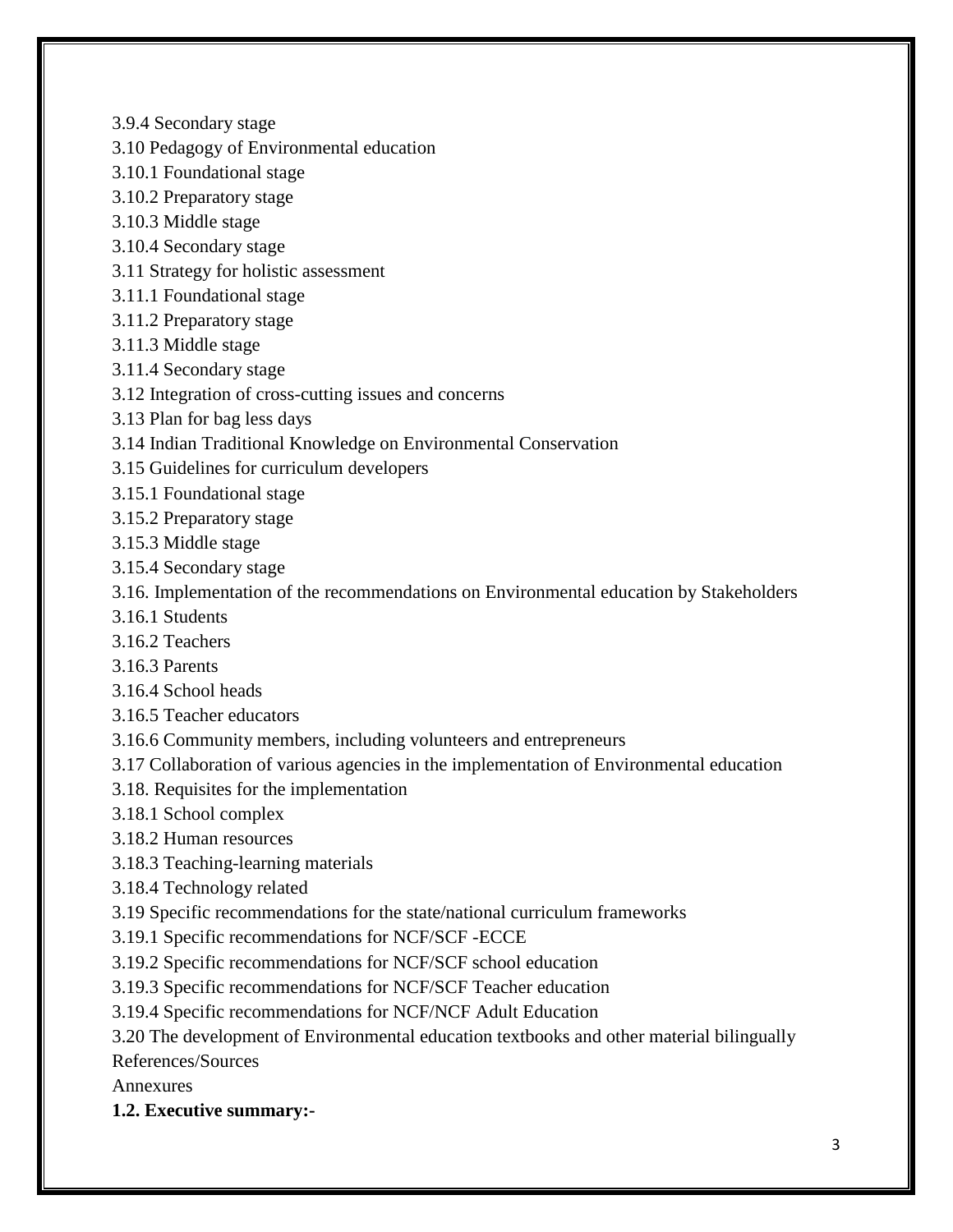- $\triangleright$  Environmental Education is nothing but life education.
- $\triangleright$  Environmental Education has been the part parcel of the traditional life style. Everyone was exposed to their environment.
- $\triangleright$  Environmental education is a process that allows individuals to explore environmental issues, engage in problem solving, and take action to improve the environment.
- $\triangleright$  Environmental educations results in, individuals developing a deeper understanding of environmental issues and have the skills to make informed and responsible decisions.
- $\triangleright$  Environmental education is concerned with those aspects of human behavior that are more directly related to man's interaction with biophysical environment and his ability to understand this interaction. Still this culture is alive in the tribal communities across the country.
- $\triangleright$  Environmental education constitutes a comprehensive life-long education that is responsive to changes in a rapidly changing world.
- $\triangleright$  Environmental education prepares the individual and communities for life through an understanding of the major problems of the contemporary complex world, the problems resulting from the interaction of the biological, physical, social, economic and cultural aspects of the individual and the communities.
- $\triangleright$  Environmental education recreates an overall perspective which acknowledges the fact that natural environment and man-made environment are profoundly interdependent and links the acts of today to the consequences of tomorrow.
- Environmental Education must build character, enable learners to be ethical, rational, compassionate, and caring, while at the same time preparing them for gainful, fulfilling employment at local  $\&$  global level. This is the need of the hour in  $21<sup>st</sup>$  century.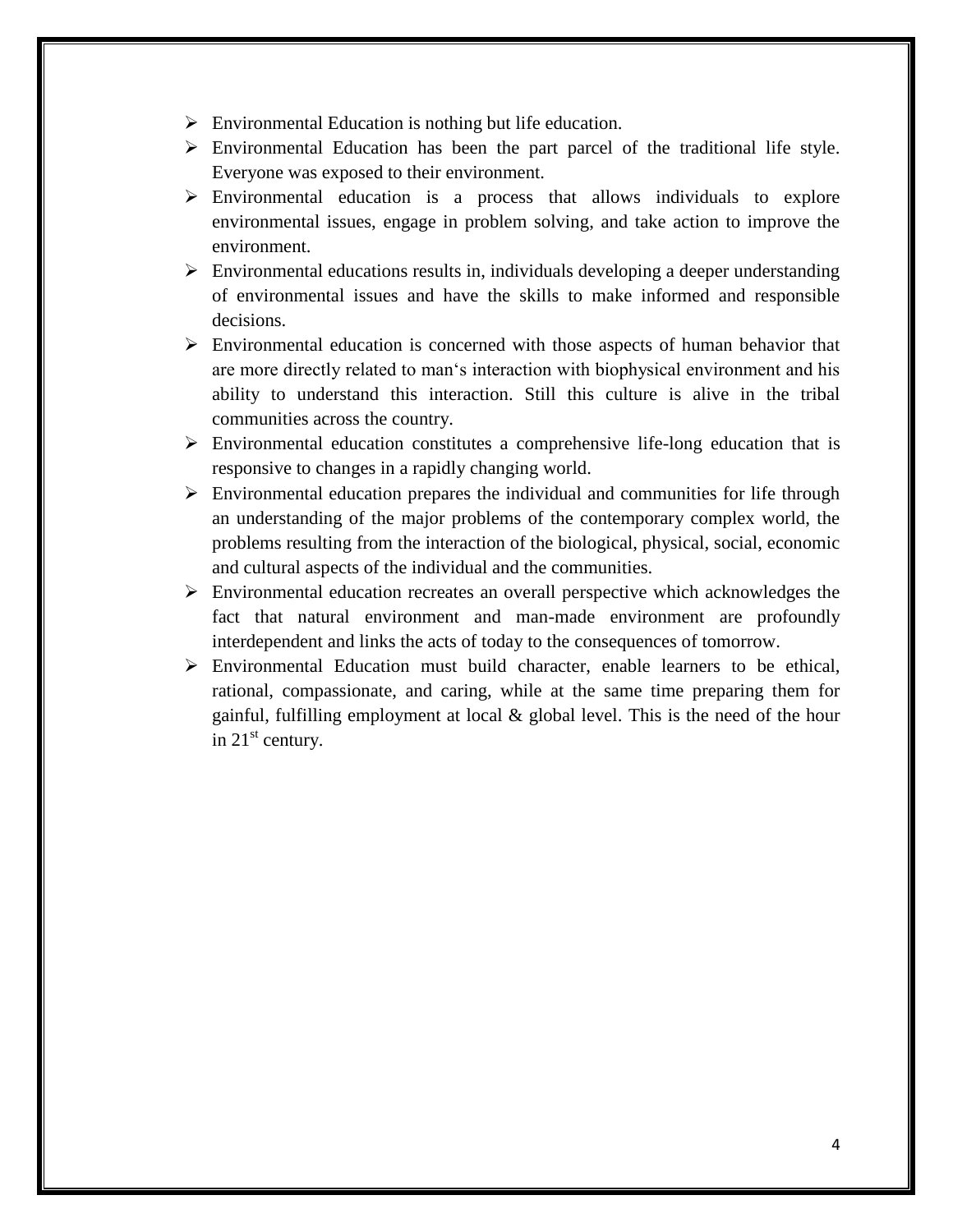# **1.3. List of members of the focus group:-**

**Chair Person**: **Mr.Janardhana GL, Director,** 

 **Environmental Study Centre, KIDS® Shivamogga**

**Coordinator**: **Mr. Rajegowda, SADPI, DSERT, Bangalore**

# **Members of the team:**

- 1. **Smt ParvathiBhat, DSERT, Bangalore**
- 2. **Sri Vallish Herur, PRAYOG, a Institute of Education Research, Bangalore**
- 3. **Pro. Ramakrishna Hegde, Forest College Ponnampet**
- 4. **Smt Vaishnavi Joshi, APF, Ballari**
- 5. **Smt Thriveni Nayak, DIET, Kumta.**
- 6. **Dr.Madegowda C, ATREE, BR hills.Chamarajnagar (Not attend)**
- 7. **Dr Sharathchandra R G, Tumkur UV. (Not attend)**

#### **1.4. Acknowledgement:**

- **DSERT, Bangalore**
- **PRAYOG, a Institute of Education Research, Bangalore**
- **Azim Premji Foundation, Bangalore**
- **Environmental Study Centre (KIDS®) Shivamogga**
- **DIET-Bangalore North**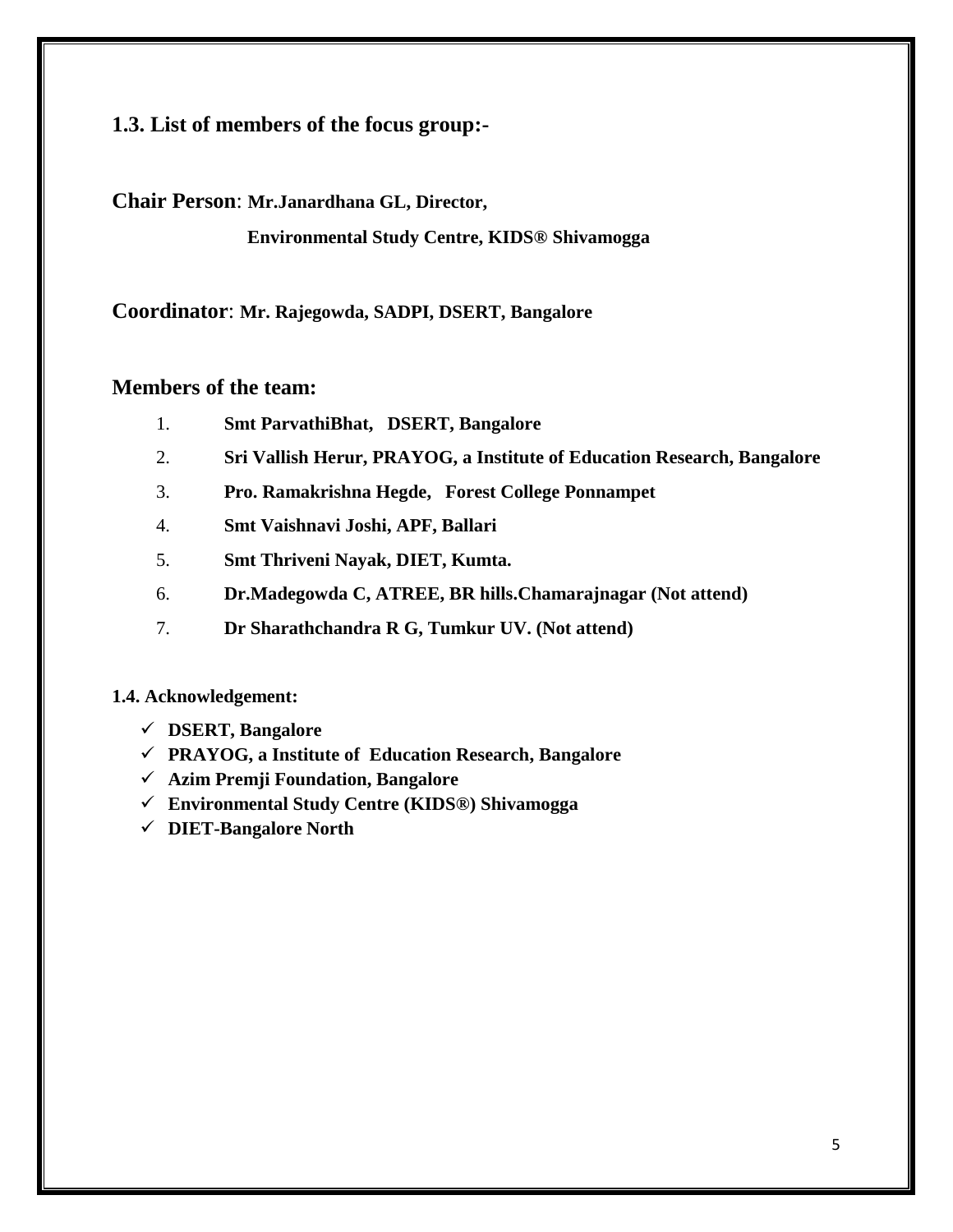#### **2. Introduction to Environmental education**

Environmental education is concerned with those aspects of human behavior that are more directly related to man's interaction with biophysical environment and his ability to understand this interaction. Environmental education is a process that allows individuals to explore environmental issues, engage in problem solving, and take action to improve the environment. As a result, individuals develop a deeper understanding of environmental issues and have the skills to make informed and responsible decisions.

Environmental education constitutes a comprehensive life-long education, one responsive to changes in a rapidly changing world. It prepares the individual and communities for life through an understanding of the major problems of the contemporary complex world, the problems resulting from the interaction of the biological, physical, social, economic and cultural aspects of the individual and the communities. Environmental education recreates an overall perspective which acknowledges the fact that natural environment and man-made environment are profoundly interdependent; and links the acts of today to the consequences of tomorrow.

 One of the most glaring problems which the world faces today is environmental pollution. Man has exploited nature excessively at the cost of the environment. There is an immediate need to make people aware about environmental degradation. Education and public participation may change and improve the quality of the environment. According to UNESCO, "Environmental education is a way of implementing the goals of environmental protection. It is not a separate branch of science but lifelong interdisciplinary field of study." It means education towards protection and enhancement of the environment and education as an instrument of development for improving the quality of life of human communities.

India is a highly diverse country in terms of its climate, geography, geology, ethnicity, flora and fauna, society and economy. Therefore, environmental education in the country has to be location specific. An environment that is conducive to learning is critical for an efficient Education System. The environment must be safe, neat & clean, peaceful, caring, tolerant, impartial, steady, corrective but not punishing, accountable, warm, responsive and inclusive. All these properties assume greater importance when it comes to School Education (from the preschool stage to the pre-university stage) because that's when the System either makes or breaks young minds.

# **In the light of the recommendations of NEP 2020, the committee deliberated and proposed the position paper by considering the following.**

#### **Reduce curriculum content to enhance essential learning and critical thinking**

Curriculum content will be reduced in each subject to its core essentials, to make space for critical thinking and more holistic, inquiry-based, discovery-based, discussion-based, and analysis-based learning. The mandated content will focus on key concepts, ideas, applications, and problem-solving. Teaching and learning will be conducted in a more interactive manner;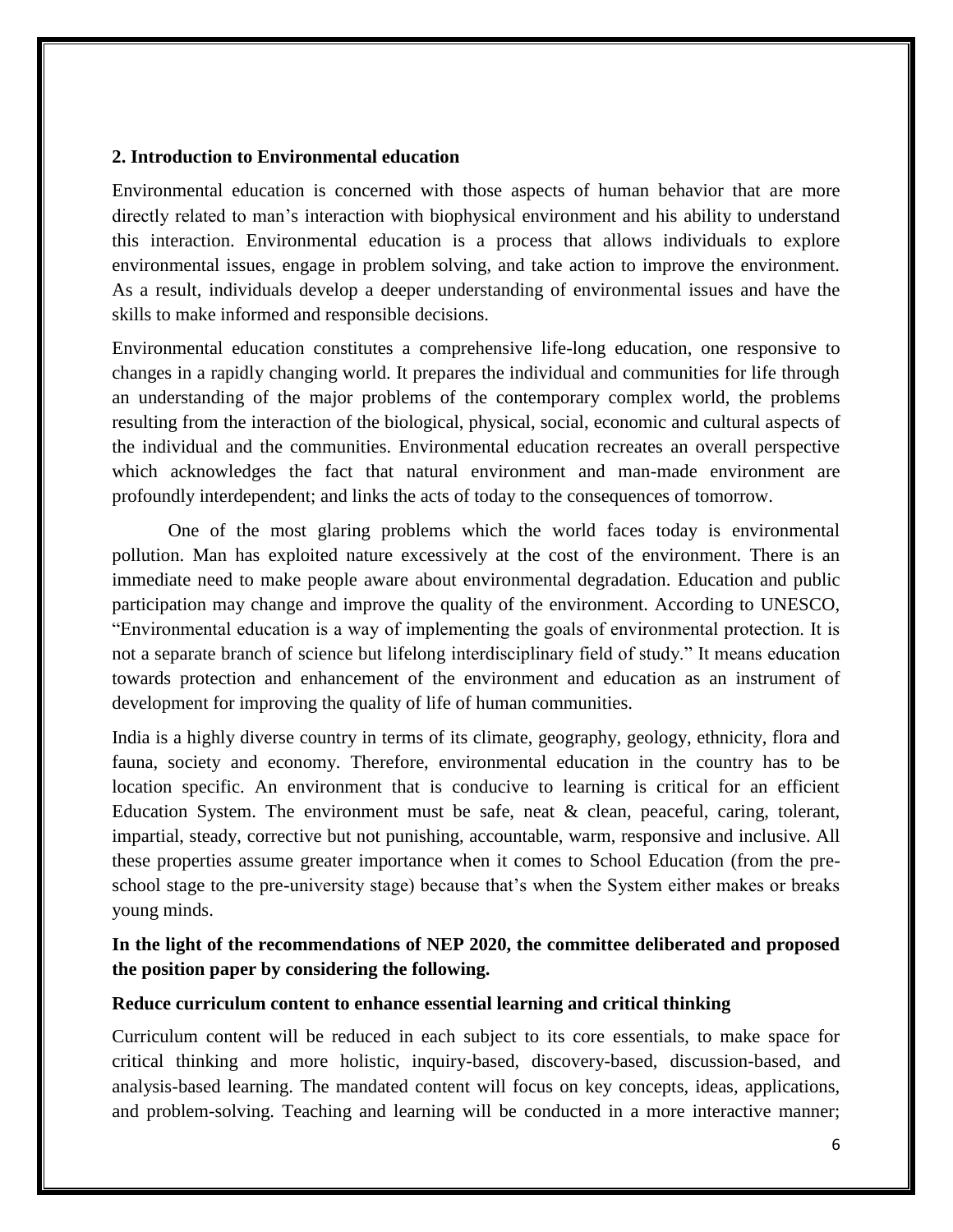questions will be encouraged, and classroom sessions will regularly contain more fun, creative, collaborative, and exploratory activities for students for deeper and more experiential learning.

# **Experiential learning**

In all stages, experiential learning will be adopted, including hands-on learning, arts-integrated and sports-integrated education, story-telling-based pedagogy, among others with as standard pedagogy within each subject, and with explorations of relations among different subjects. To close the gap in the achievement of learning outcomes, classroom transactions will shift, towards competency-based learning and education. The assessment tools (including assessment "as", "of", and "for" learning) will also be aligned with the learning outcomes, capabilities, and dispositions as specified for each subject of a given class.

# **Respect and recognition for local skills and traditions.**

**The numerous rich local practices /traditions of India developed over millennia involving art, stories, poetry, games, songs and more, will be suitably incorporated.**

# **Art Integration**

Art-integration is a cross-curricular pedagogical approach that utilizes various aspects and forms of art and culture as the basis for learning of concepts across subjects. As a part of the thrust on experiential learning, art-integrated education will be embedded in classroom transactions not only for creating joyful classrooms, but also for imbibing the Indian ethos through the integration of Indian local art forms and culture in the teaching and learning process at every level. This artintegrated approach will strengthen the linkages between education and culture.

# **3. The vision, Perspectives, and Implementation**

#### **3.1. Historical perspectives in Environmental Education**

Environmental Education in India is neither a new idea nor of recent origin. It dates back to the prehistory period. Every religion and every culture in India expressed concerns about the environment while reflecting the traditions and social perspectives, with a clear warning on the impact of environmental degradation and the need for conservation for human survival. In Indian culture, Nature is perceived as an all-encompassing entity. The age-old Hindu scriptures such as the Vedas, Puranas, and Upanishads and the great epics Mahabharata and Ramayana have strongly laid down the rationale for the protection of the environment and religious practices and sanctions, as code of conduct, against excessive use of natural resources. For example, the PrithviSukta of Atharva Veda is replete with references to Man-Earth relationships. Still, this culture is alive in the tribal community across the country.

The education system in India had incorporated some aspects of Environmental Education in school curricula as early as 1930. The roots of the present status of Environmental Education informal education can be traced back to the Report of the Education Commission (Kothari Commission-1964-66). This Report also incorporated the best that basic education had to offer so as to relate it to the life, needs, and aspirations of the nation. For the primary stage, the Report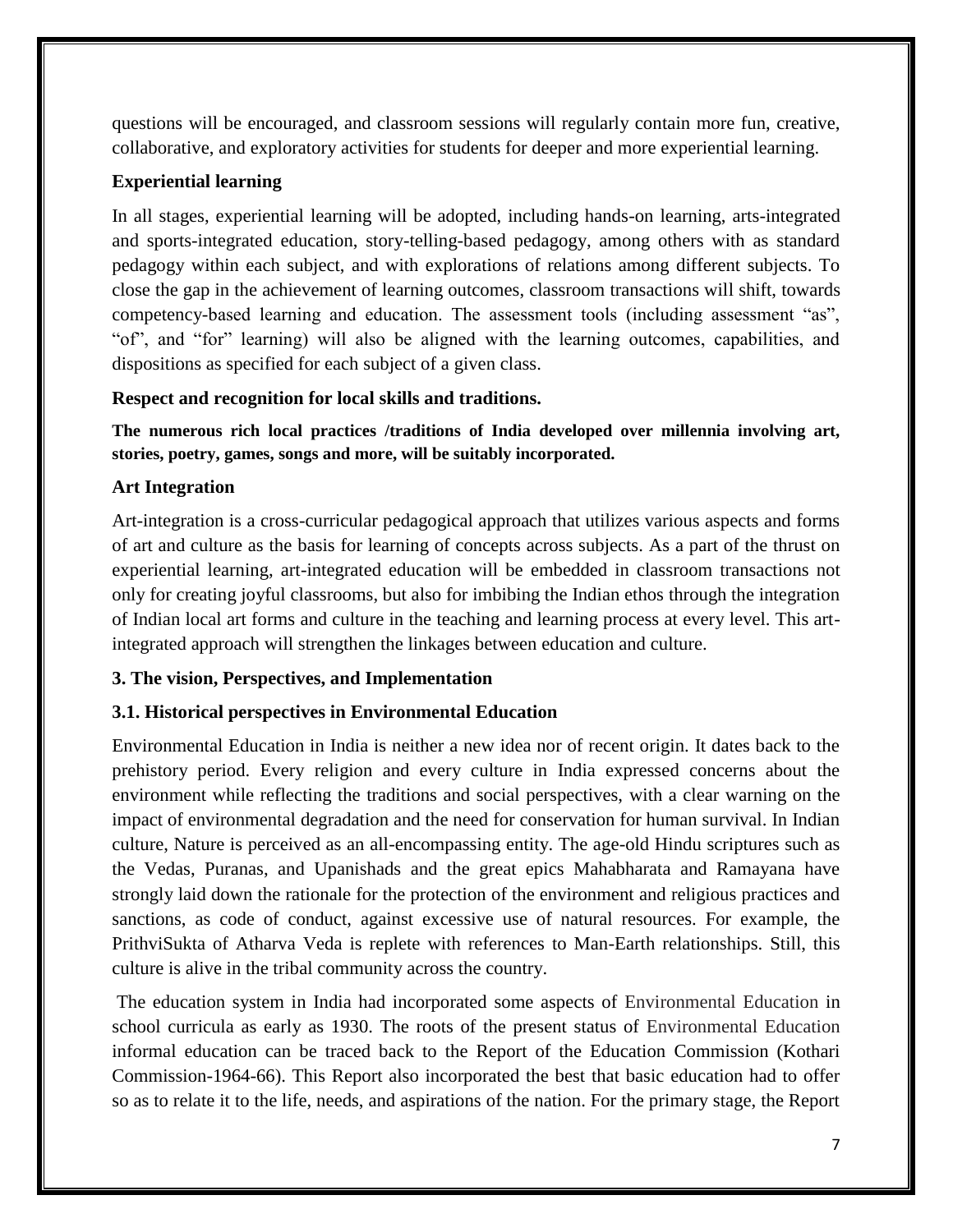recommended that "the aim of teaching science in the primary school should be to develop a proper understanding of the main facts, concepts, principles, and processes in the physical and biological environment".

This recommendation could be implemented only in 1977 when the curriculum for the  $10+2+3$ pattern of education was evolved at the national level by NCERT and presented in the document 'The Curriculum for the Ten-year School: A Framework' (1975). The National Policy on Education (NPE, 1988) and subsequent curriculum frameworks brought out by NCERT in 1988 and 2000 reiterated the importance of Environmental Education in school education. Thus, Environmental Education has been one of the priority areas of concern in all curriculum development programs.

The syllabi and instructional material for science and the social sciences, and, to some extent, those for languages and mathematics, included enough content related to the environment essential for the fulfilment of the desired objectives. The textbooks of biology, chemistry, physics, geography, sociology, and mathematics at the senior secondary stage, too, provided enough content on the environment to further strengthen the knowledge, understanding, and skills acquired up to the secondary stage.

#### **3.2. Rationale of Environmental education at different stages**

The relevance of Environmental Education, as per *NEP-2020,* the new syllabi being proposed here aims at generating among young learners awareness and sensitivity to the total environment in a holistic manner and the problems associated with it. It would also equip the future custodians of the earth with the requisite knowledge of the total environment. The natural and social problems associated with it and the necessary skills for solving these in a positive and sustainable manner. The processes and strategies suggested would help develop positive attitudes, social values, and a strong concern for sustainable development and further improvement of the environment. While learners would appreciate local wisdom through traditions and customs, they would also discover their linkages with both national and global concerns. In effect, the courses would prepare them to initiate and carry on the practical initiatives at the individual, the group, and the community level for solving environmental related problems and moving toward a life of perfect harmony with their social and natural environment.

In the changing global ecosystem employment landscape and environmental education is becoming increasingly important that children not only learn but more importantly *learn how to learn*. Environmental education must thus move towards less content, and more towards learning about how to think critically and solve problems, how to be creative and multidisciplinary, and how to innovate, adapt, and absorb new material in novel and changing fields. While learning by rote may be beneficial in specific contexts, pedagogy must evolve to make environmental education more experiential, holistic, integrated, inquiry-driven, discovery-oriented, learnercentered, discussion-based, flexible, and, of course, enjoyable. The curriculum must include basic environmental concerns in arts, crafts, humanities, games, sports and fitness, languages,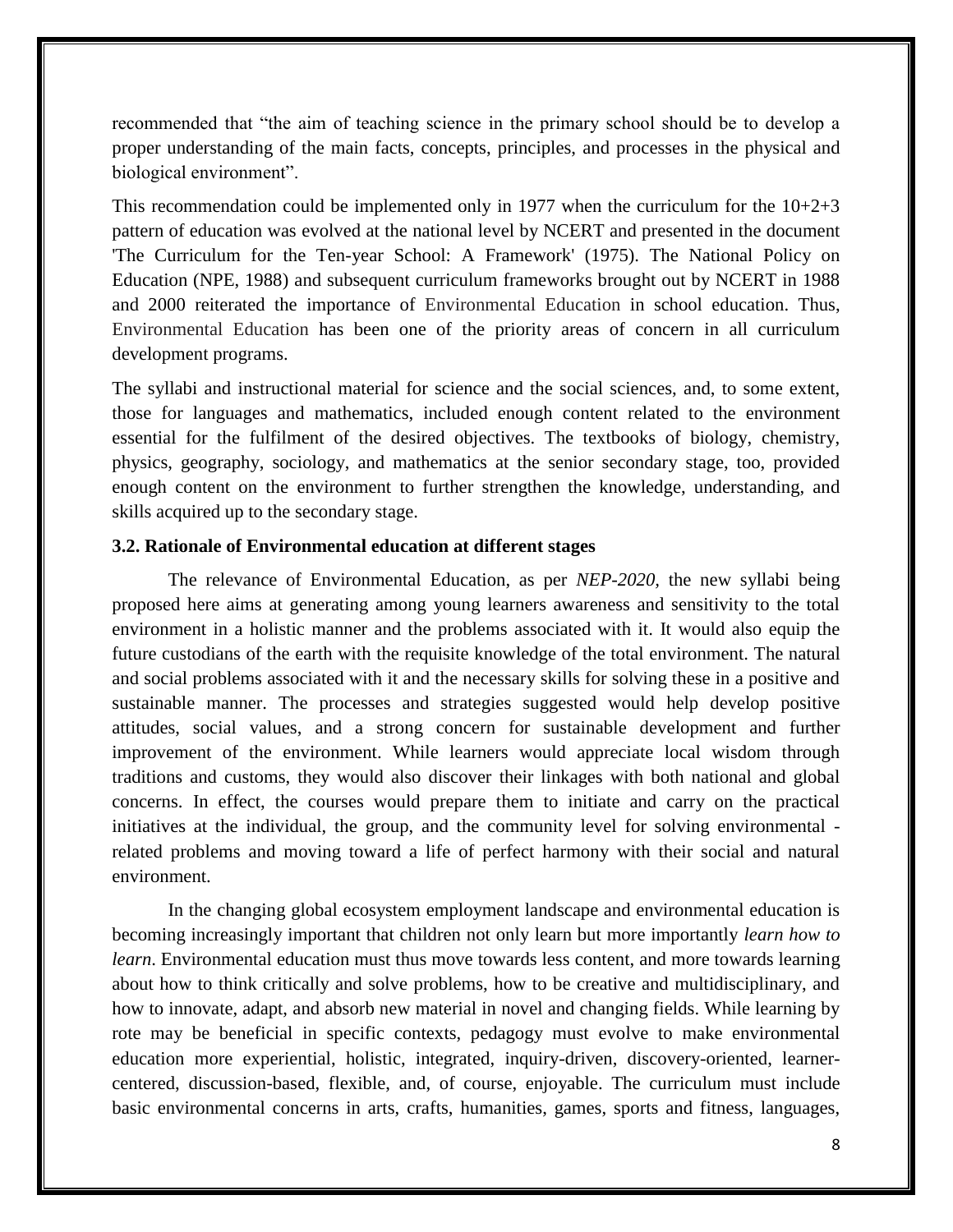literature, culture, and values, in addition to science and mathematics, to develop all aspects of learners' capabilities and make education more well-rounded, useful, and fulfilling to the learner. Environmental Education must build character, enable learners to be ethical, rational, compassionate, and caring, while at the same time preparing them for gainful, fulfilling employment at local & global level.

# **The rationality of the Environmental Education NEP-2020:-**

# **3.2.1 Foundational stage**

- Children between 3 and 6 so far have been outside the ambit of formal education. It is for the first time that a plan from the perspective of education is being created. It is evident that nutrition and care form important aspects of a child in this stage as 85% of a child's cumulative brain development occurs prior to the age of 6 and care should be taken to not formalise learning for children at this stage.
- Environmental education during ECCE, the child should find itself in during this phase should be home-like so that the child is deprived of happiness and a feeling of safety.
- Learning should be through play-way or activity-based using the surrounding environment as a learning tool. The activities of the surrounding community can also be used as a tool to equip children to understand the environment.
- This is the phase where children naturally explore their surroundings material, people, behaviour and practices and the natural world around them. Adequate opportunity for the child to learn through exploration should be provided.

# **3.2.2 Preparatory stage**

- Children between classes 3 and 5 are generally expected to be very curious about everything around them and can explore the world around them without any prejudice.
- Opportunities to explore things around them, where they use their capabilities of observation and simple conclusions. It is important to acknowledge the knowledge they have gained through their experiences.
- Learning should be activity-based like exposure visit to water bodies, Park/Forests, farmer's field to explore the environmental relationships.

# **3.2.3 Middle stage**

- Students between classes 6 and 8 should be capable of understanding abstract ideas. Experiential learning in the previous stages would have provided the right experiences to appreciate abstract ideas like water bodies, Park/Forest, Farmers field. Here they allow to rationality among the issues of the nature.
- The ability to establish associations amongst the environmental issues around them using new knowledge, and prior experiences and knowledge, needs to be encouraged.
- Learning should predominantly happen through experiential learning, with relevant, newer, and additional knowledge that can be made available in a reasonably formal manner compared to the earlier stages. Allow and help them to do small projects like, observing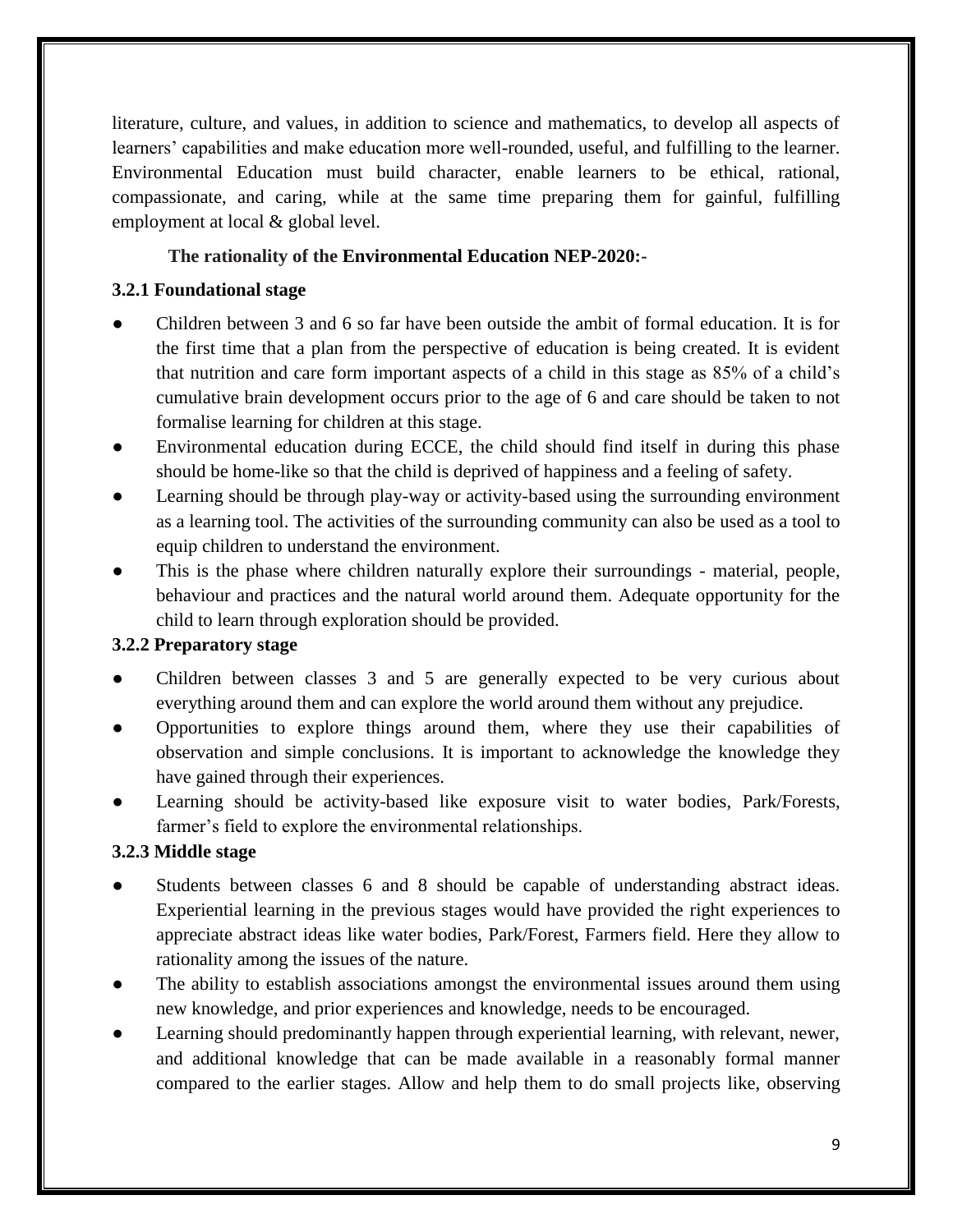and identifying trees, fruits, vegetables, greens, crops and surrounding issues in the environment.

Functional abilities of language used for understanding and expression would have developed in students. Allow children to create a dictionary of the words used in their day to day life in their local language.

#### **3.2.4 Secondary stage Classes 9 to 12**

● Students between classes 9 and 12 become capable of understanding abstract ideas in-depth. Experiential learning in the previous stages would have provided the right experiences to appreciate abstract ideas. Allow them to do projects on local environmental issues like crop production, rainfall pattern, observing animals, sacred groves, water bodies, Rivers, forests, etc…

• Their ability to establish associations amongst things using new knowledge, and prior experiences and knowledge, needs to be encouraged. Expose children to local traditional skills to explore the possibilities of introducing new ideas. The ideas can be use local to global.

● Functional abilities of language used for understanding and expression would have developed in students. Allow children to create a words dictionary of their environment.

#### **3.3 Objectives of Environmental Education:**

Environmental Education is the process of recognizing values and clarifying concepts in order to develop skills and attitudes. These are necessary to understand and appreciate the Interrelatedness among human culture and biophysical surroundings. Environmental Education also entails practice in decision-making and self-formulating of a code of behaviour about issues concerning environmental quality. Environmental Education should simultaneously attempt to create awareness, transmit information, teach knowledge, develop habits and skills, promote values, and provide criteria, problem-solving and decision making. It, therefore aims at both cognitive and affective behaviour modification. This is an action-oriented, project entered and the participatory process leading to self-confidence, positive attitudes, and personal commitment to environmental protection. Furthermore, the process should be implemented through an interdisciplinary process.

It is also a fact that India is the only country which had put Environment and its protection in its constitution**.** The Indian constitution endorses the concept of sustainability in its concern for the preservation of natural resources, wildlife, and forests. The constitution enjoins the state and the citizens to protect bio-diversity. Article 48-A states "The state shall endeavour to protect and improve the environment and to safeguard the forests and wildlife of the country" Article 51-A (g) expects every citizen to "protect and improve the natural environment including forests, lakes, rivers, and wildlife and to have compassion for living creatures" Article 21 entitles every citizen of India to safe and clean air and water".

The movement of Basic Education launched by Mahatma Gandhi in 1937 was perhaps the first serious attempt at relating education in schools to local environmental needs. The essential elements of Basic Education were (a) productive activity in education, (b) correlation of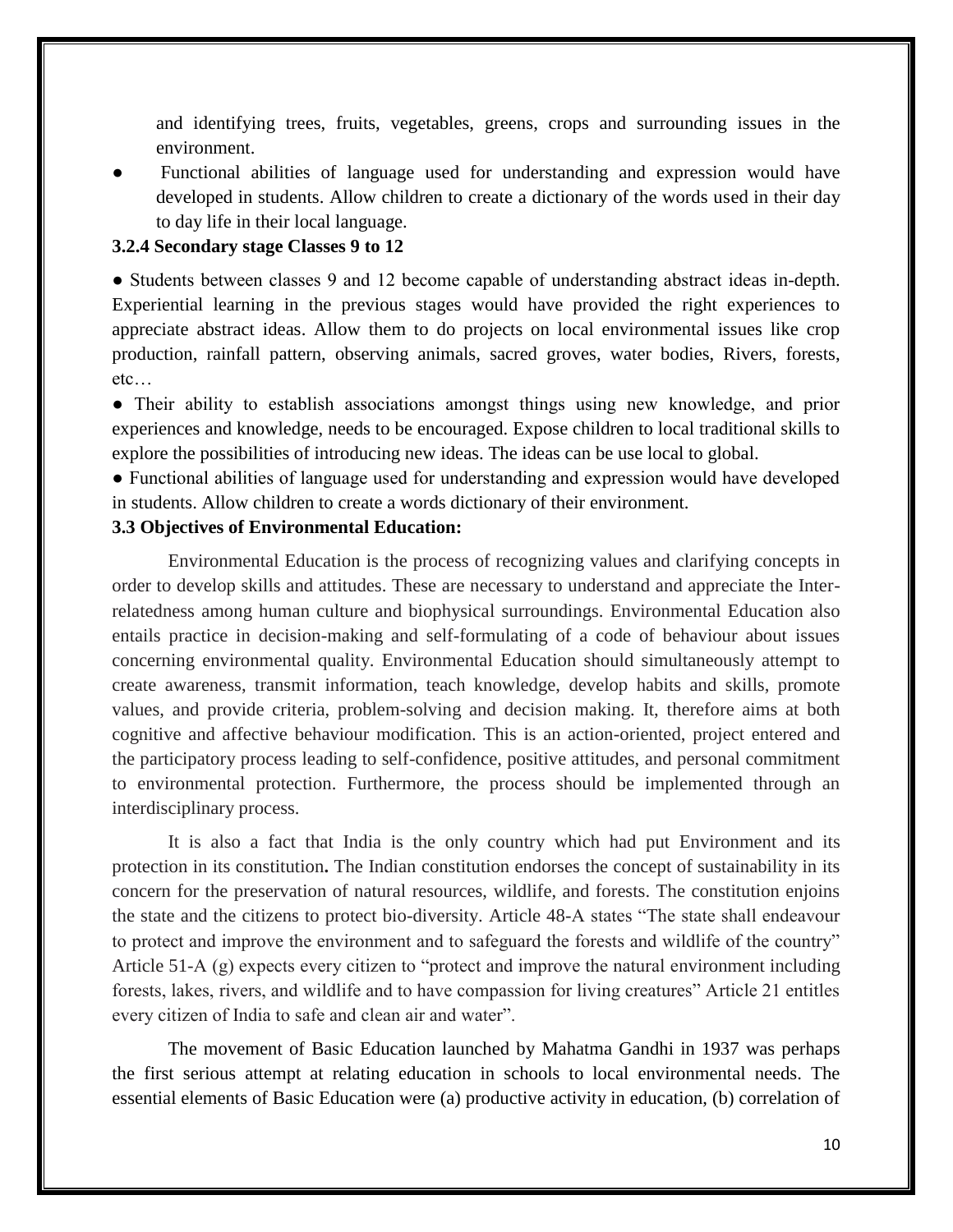curriculum with the productive activity and the physical and social environment, and (c) intimate contact between the school and the local community.

At the global level as humanity endeavours towards sustainable development, educating each individual on earth to take good care of the environment that nurtures us is the most significant concern, of the new millennium. In view of this global concern the United Nations launched the Decade of Education for Sustainable Development (DESD) in 2005 which required the concerns on sustainable development to be inculcated through education. As per the National Policy on Education-1986 and the Programme of Action 1992, environmental education has been a priority area in all the curriculum development programs at the National level, as well as State levels and various initiatives were taken up to address its concerns through curricular and co-curricular interventions. The landmark judgment of the Supreme Court of India (2002) made it obligatory for the States and the Union Territories (UTs) to inculcate environmental concerns among children through education, wherein, the strategies of infusion, integration, or making it as a separate subject area are to be adopted by the States. The Eco-club concept was initiated in all the schools of Karnataka. This awareness program is in progress. They need very specific guidelines to function properly.

At the national level, the ESD (Education for Sustainable Development) was initiated. and it was not treated as a separate activity, but it dealt with holistically, being integral to the school curriculum, teaching-learning practices, and school and home environments of each learner. Being a joint responsibility of one and all, it aims to involve the entire school community (children, teachers, head-teachers, and support staff) and the neighborhood to work together through participatory, practical and collaborative approaches. It will also help all stakeholders of school education to realise that it does not require additional physical or human resources to understand and practice the principles of sustainable development within the available resources. To achieve this goal the Adult and Teacher education should focus on Eco-Literacy. The insight of ESD, 'Greening' and 'whole school' approach right from the classroom to school corridors and other open spaces, includes examples of learning opportunities provided by common school activities in and beyond school to build child-friendly and environmentally meaningful ethos with a physically safe, psychologically enabling and emotionally secure environment for children.

The National Curriculum Framework–2005 was in consonance with the principles of DESD–2005 and it recommended adopting a 'whole school' approach where the students' experiences are not confined to the classroom but are part of the learning in the school and the community. Learning is linked to real-life and activities require the application of knowledge and skills in real situations. Such an education places issues and concerns on sustainability at the heart of the 'whole school' policy planning and practice.

The new paradigm of education as proposed by the National Focus Group's *Position Paper* on *Habitat and Learning* (2006), NCERT, advises to expose children to the real world to enable them to analyse, evaluate and draw inferences about problems and concerns related to the environment and take suitable action to facilitate and participate in the pursuit of sustainable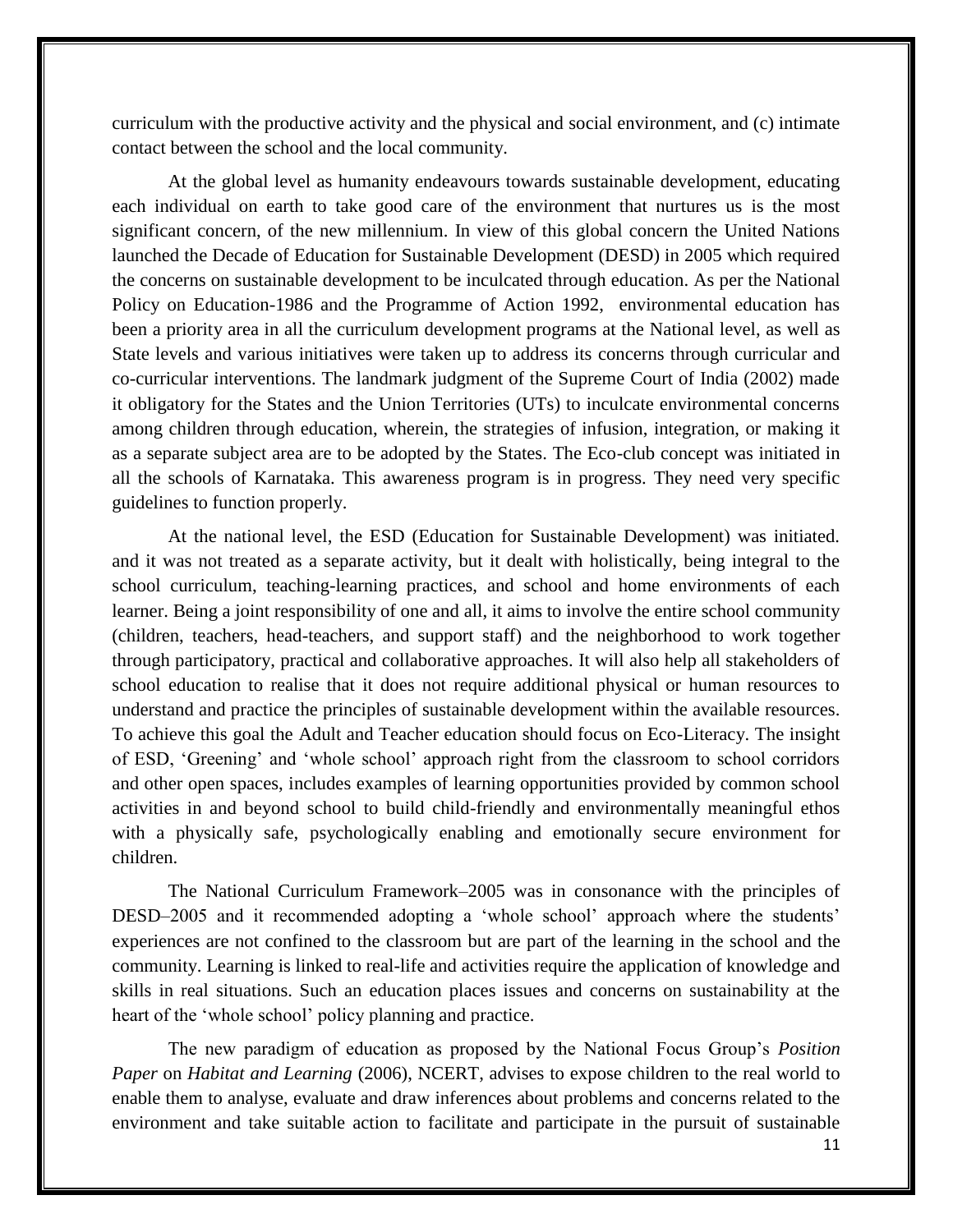development. The Whole School Development Plan (WSDP) under SSA envisions child-friendly schools, responsive towards the needs of all children by ensuring a safe, secure, clean, and hygienic environment for all children with optimum resource utilization through environmentally sustainable practices.

The global education development agenda is reflected in the sustainable development goal 4 (SDG4) of the 2030 Agenda for Sustainable Development. SDG4 seeks to "ensure inclusive and equitable quality education and promote lifelong learning opportunities for all" by 2030. An overarching aspect of SDG4 is that of inclusion and fostering quality education. Educational opportunity requires an effective system to support learning, including supportive organizations, resources, and sound policies. Such a lofty goal will require the entire education system to be reconfigured to support learning; else none of the goals of the SDGs can be achieved.

# **Aims of Environmental Education**

The aim of environmental education is clearly to show the economic, social, political, and ecological interdependence of the modern world, in which decisions and actions by different countries can have international repercussions. Environmental education should, in this regard, help to develop a sense of responsibility and solidarity among countries and regions as the foundation for a new international order which will guarantee the conservation and improvement of the environment.

The main aim of environmental education at the grass-root level is to succeed in making individuals and communities understand the complex nature of the natural and the built environments. Further, to acquire the knowledge, values, attitudes, and practical skills to participate in a responsible and effective way in anticipating and solving social problems, and in the management of the quality of the environment.

#### **3.3 Specific objectives for Environmental education at different stages of school education**

#### **3.3.1 Foundational stage**

- To help children become familiar with the world in general and their immediate surroundings in particular.
- To help them establish a bonding with the natural world around them
- To develop an ability to know and explore things that are natural as a result of exploration through sensorial experiences
- To help perceive *beyond-the-obvious* patterns and aesthetics in the natural world.

# **3.3.2 Preparatory stage**

- To help children enhance their familiarity with the world in general and their immediate surroundings in particular.
- To enhance the bonding, children have with the natural world
- To develop an ability to know and explore things that is natural as a result of exploration in their immediate surroundings and region.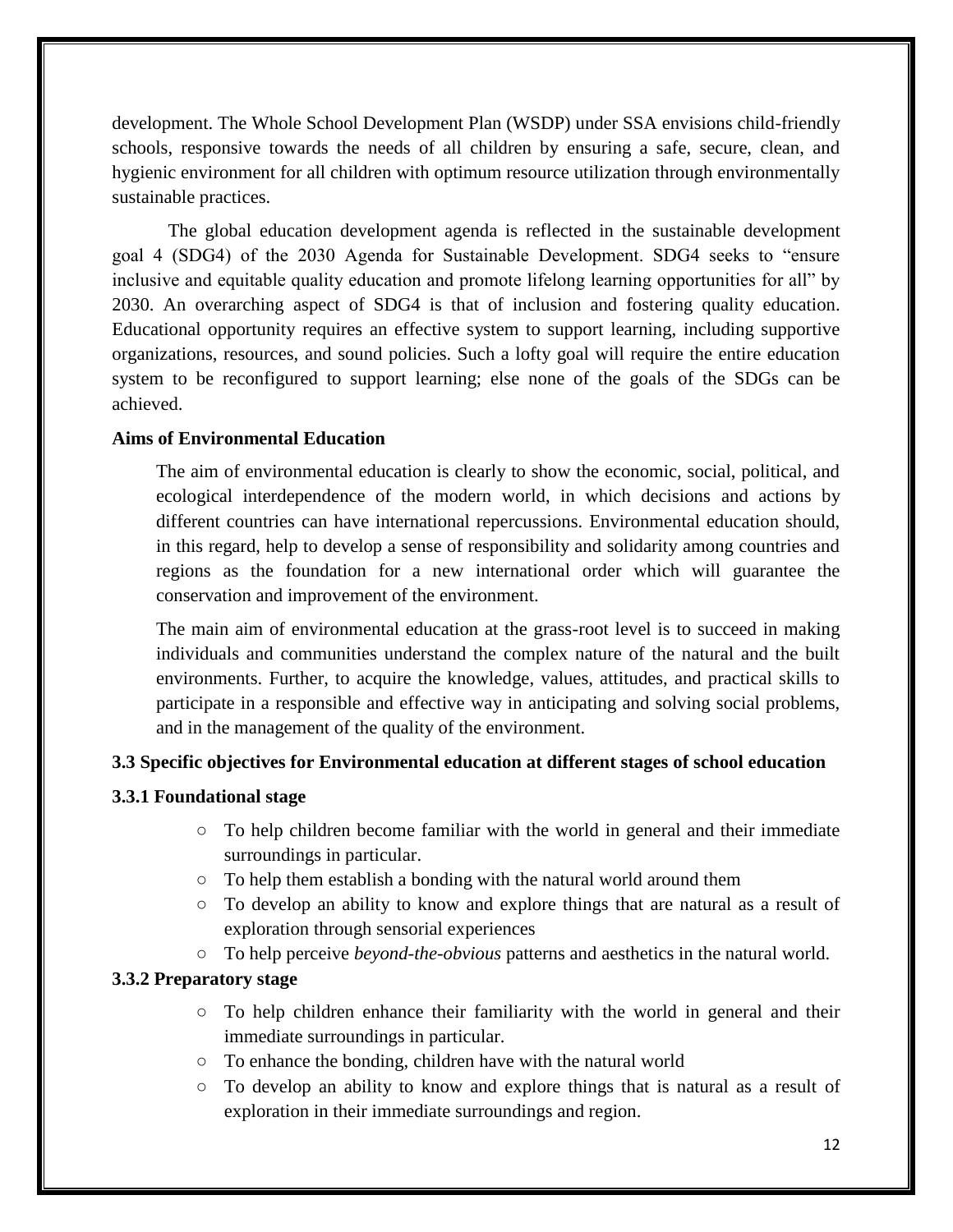- To help perceive *beyond-the-obvious* patterns and aesthetics in the natural world.
- To help perceive the very high level of interconnectedness of everything in the world.
- To help establish a connection with regional traditional practices and festivals that connect with region, natural events/seasons etc.

# **3.3.3 Middle stage**

- To help students enhance their understanding of the world in general and their immediate surroundings in particular.
- To enhance the bonding children have with the natural world and appreciate the need for sustainability of natural resources.
- $\circ$  To develop an ability to know and explore things and identify underlying ideas and patterns in their immediate surroundings and region.
- To help perceive the very high level of interconnectedness and interdependence of things in the natural world and recognize important associations.
- To help establish a connection with regional traditional practices and festivals that connect with region, natural events/seasons etc.

# **3.3.4 Secondary stage**

- $\circ$  To help students enhance their understanding of the natural world from the perspectives of historical relevance, natural changes and current situation. Scientific and anthropological views of the changes to the natural world should be provided.
- To enhance the bonding students have with the natural world and instil the ideas of sustainability and solution finding to current environmental challenges.
- To help perceive the very high level of interconnectedness and interdependence of things in the natural world and recognise important associations.
- To help understand regional traditional practices and festivals and understand their role in the sustainability of environment, culture, and knowledge.

# **3.4:- Implementation of NEP 2020 recommendations relating to Environmental education:-**

# **3.4.1 Principles of NEP-2020 Policy:**

The climate change, global warming, increasing pollution, and depleting natural resources, there will be a sizable shift in how we meet the world's energy, water, food, and sanitation needs, again resulting in the need for new skilled human power, particularly in environmental science, biology, chemistry, physics, agriculture, climate science, and social science. There will be a growing demand for Environmental education, humanities and art, as India moves towards Indeed, with the quickly-changing employment landscape, realized the importance to the environment and global ecosystem, environmental education is becoming increasingly important that children not only learn but more importantly learn how to learn. Environmental education must thus move towards less content, and more towards learning about how to think critically and solve problems, how to be creative and multidisciplinary, and how to innovate, adapt, and absorb new material in novel and changing fields. While learning by rote may be beneficial in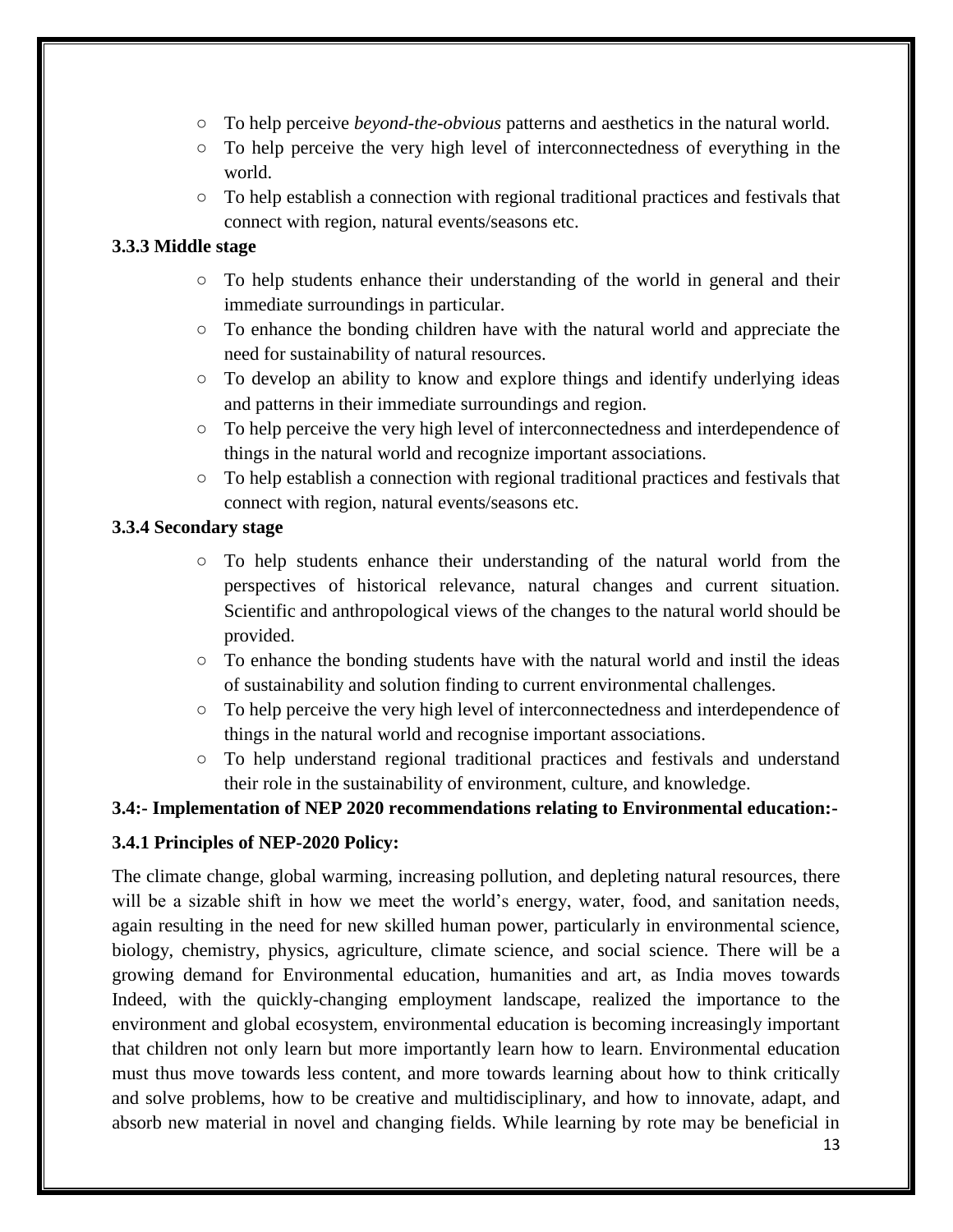specific contexts, pedagogy must evolve to make environmental education more experiential, holistic, integrated, inquiry-driven, discovery-oriented, learner-centred, discussion-based, flexible, and, of course, enjoyable. The curriculum must include basic environmental concerns in arts, crafts, humanities, games, sports and fitness, languages, literature, culture, and values, in addition to science and mathematics, to develop all aspects of learners' capabilities and make environmental education more well-rounded, useful, and fulfilling to the learner. Environmental education must build character, enable learners to be ethical, rational, compassionate, and caring, while at the same time preparing them for gainful, fulfilling employment.

NEP 2020 emphasizes to introducing Environmental Education as one of the contemporary subjects along with others such as Artificial Intelligence, Design Thinking, Holistic Health, Organic Living, Global Citizenship Education (GCED), etc. at relevant stages to develop these various important skills in students at all levels.

NEP 2020 emphasizes to include practices from Indian culture in which nature is revered, importance to natural resources, knowledge from ancient India and its contributions to modern India and its successes and challenges and a clear sense of India's future aspirations with regard to the environment. Specific courses in tribal ethno medicinal practices, forest management, traditional (organic) crop cultivation, natural farming, etc..., should be introduced at appropriate levels.

The policy also emphasizes that students will be taught at a young age the importance of "doing what's right" - basic ethical reasoning, traditional Indian values and all basic human and Constitutional values (such as seva, ahimsa, swachchhata, satya, nishkam-karma, shanti, sacrifice, tolerance, diversity, pluralism, righteous conduct, respect for elders, respect for all people and their inherent capabilities regardless of background, respect for environment, helpfulness, courtesy, patience, forgiveness, empathy, compassion, patriotism, democratic outlook, integrity, responsibility, justice, liberty, equality, and fraternity) will be developed in all students

#### **3.4.2 Implementation strategy for implementation of NEP 2020**

#### **Foundational Stage:**

The school environment should be an extended part of the family. Teachers should behave like a part of the family member. It will help the students to acclimatize with the surrounding environment fearlessly and confidently. It will allow children to explore the curiosities happening in the surrounding. Allow children to use their sensory organs effectively.

The children will be able to identify similarities, comparison and Categorising. Create an environment to understand the relationship with the surrounding family members & their community members, objects, plants, animals, Insects & birds, food  $\&$  its taste  $\&$  its ingredients

To understand the relationship between self and the surrounding environment and to live harmoniously. The motor skills, auditory and tactile skills are to be developed in this stage.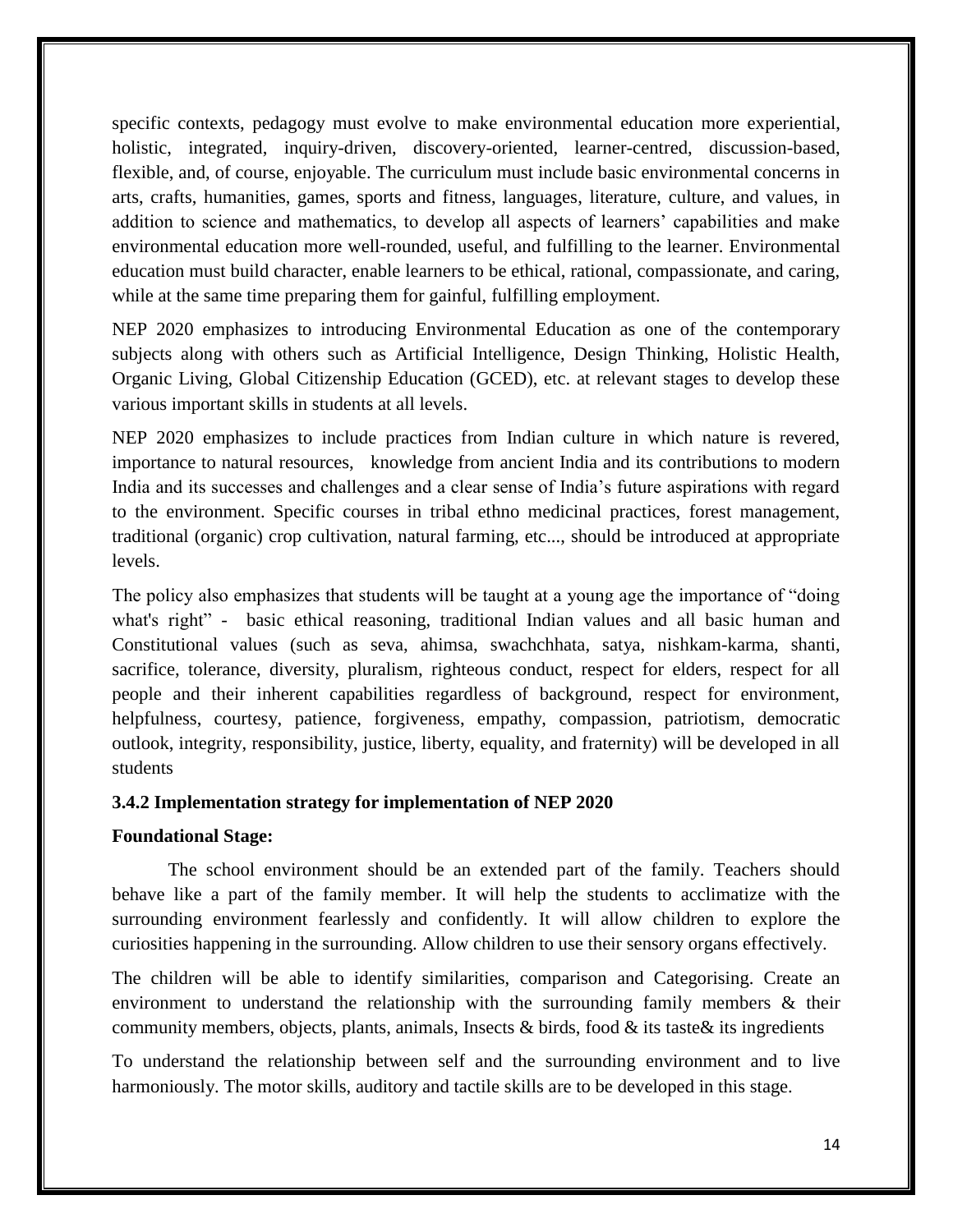#### **Primary Stage:**

 The school environment should be an extended part of the family. Teachers should behave like a part of the family member. It will help the students to acclimatize with the surrounding environment fearlessly and confidently. It will allow children to explore the curiosities happening in the surrounding. Allow children to use their sensory organs effectively. This environment should be continued.

 The children will be able to identify similarities, compressions, Categorising. Create an environment to understand the relationship with the surrounding family members  $\&$  their community members, objectives, plants, animals, Insects & birds, food sources & their components, Materials in daily use, Relationships with the surrounding environment, to live harmoniously with the surrounding environment. Now the children can be able to understand the cause & effects of the things happening in their surroundings. Allow children to understand the different verities of the shelters among human beings & animals. Mapping of neighborhood is one of the activities to understand the geography. The mode of travel also explores.

#### **Middle stage:**

Allow children to the analytical observation of water, Air, Soil, Sky, Light & Energy, Plants, Animals, Birds & insects, Food and it availability, Shelter, Garbage, Disease, Travel, natural phenomena like rain, thunder, etc, Natural resources, Birth & death.

Allow and facilitate the children to explore the reason behind the cause of obstructive ideas. Create an environment to understand the surrounding more abstract relationship among the family members & their community members, objects, plants, animals, Insects & birds, food test & its ingredients, Relationship with the surrounding environment, Cold and Hot, Light  $\&$ Dark, Day & night, Soil, Water, Air, Hygiene & Health, Food & Health to live harmoniously with the surrounding environment. The children will be able to identify similarities, compressions, Categorising  $\&$  cause  $\&$  effect. The children use their sensory organs of the body all the panchendriyas to expose to explore the curiosities of Nature. Conduct activities in ecoclubs frequently.

#### **Secondary Stage:**

Create an environment to understand the surrounding/issues with critical/analytical among the family members  $\&$  their community members, objectives, plants, animals, Insects  $\&$ birds, food test  $\&$  its ingredients, Relationship with the surrounding environment, Soil, Water, Air, Hygiene & Health, Food & Health to live harmoniously with the surrounding environment. Allow children to explore the different skills that the community is having with critical thinking. Allow students to explore and study the local environmental Events/aspects and comparative study with the global phenomenon's. Encourage the students to explore the socio-economic aspects of the current scenario with the environmental impacts. Allow students to understand the impacts of Global warming & Climate change on the local socio-economic and local environment. Allow to studying the variations of Rainfall & Temperature impacts on the local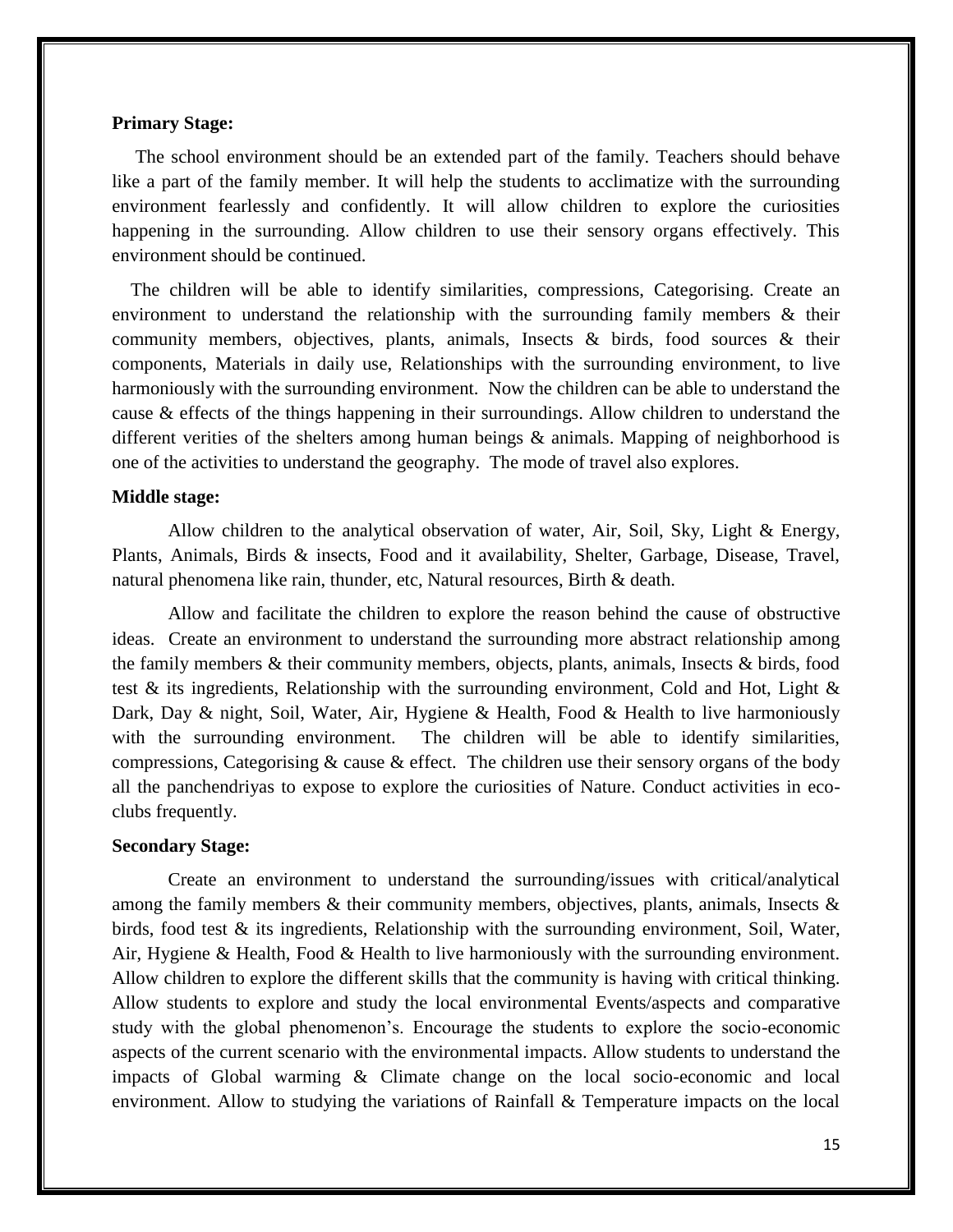agriculture and forest ecosystem. Allow students to understand the local food  $\&$  cloth diversity relating to the climate change scenario. Allow students to study Environmental study as a separate core subject like science & Maths. They will get in-depth knowledge of the environment. Conduct activities in eco-clubs frequently.

# **3.5 Natural and other disasters: Impact on teaching-learning in schools:**

The geography of Karnataka, it is located on the peninsular plateau popularly known as Deccan Plateau. It is most unlikely to come by natural disasters like earthquakes. But in recent years the state is frequently experiencing extremities of drought and flood the last two decades (according to the studies conducted by the KSNDMC). This indeed affects the health and overall wellbeing of the children. According to a study, children of rural India are getting affected to an extent where children are underweight, less immunized, and prone to respiratory disease, diarrhoea, fever etc. Water-related disasters have affects the livelihood of the people, which further substantially affects the socio-emotional levels and literacy of the children.

Apart from the hasty and instantaneous natural disasters, the planet is awaiting many long -term anthropogenically caused disasters like deforestation, unsustainable agriculture, exploitative use of natural resources etc. These activities not only manifest everlasting effects on nature also consequences on human behaviour as well. Uncontrolled, unsustainable activities also cause natural disasters. These should be discussed in the classrooms. Many opportunities should be created to do small studies by the children locally to understand the local environmental issues. This will also help students to have a solution-orientated approach and orient them towards sustainability.

The uncontrolled, unsustainable, and anthropogenic activities also cause changes locally. And few incidents like the Bhopal gas disasters have impacted lives and the environment around. Our curriculum should be designed to make children aware of such events. From 2020 entire population is affected by the COVID pandemic. During which the children are kept away from the schools and formal learning. There are various studies conducted which indicate that the children have lost many of the competencies. Along with the academic void, the pandemic also affected the socio-emotional abilities of the children. This learning gap will not only have an adverse effects on children in the coming academic years also impels the socio-emotional and personalities of the children in adulthood.

# **3.6. Strategies adopted for teaching-learning in schools during situations of disaster**

 EE curriculum across schooling shall meaningfully incorporate elements of Education for Sustainable Development (ESD) to equip learners with relevant knowledge, attitude, and skills for achieving abilities to tackle emerging environmental conflicts and situations at the interface of local communities and the world as leaders of tomorrow.

To understand that, it takes a toll on children learning process when children go through emotionally exasperating events such as natural disasters. Many children may keep away from the schools. Thus, the learning environment should be brought near children. The school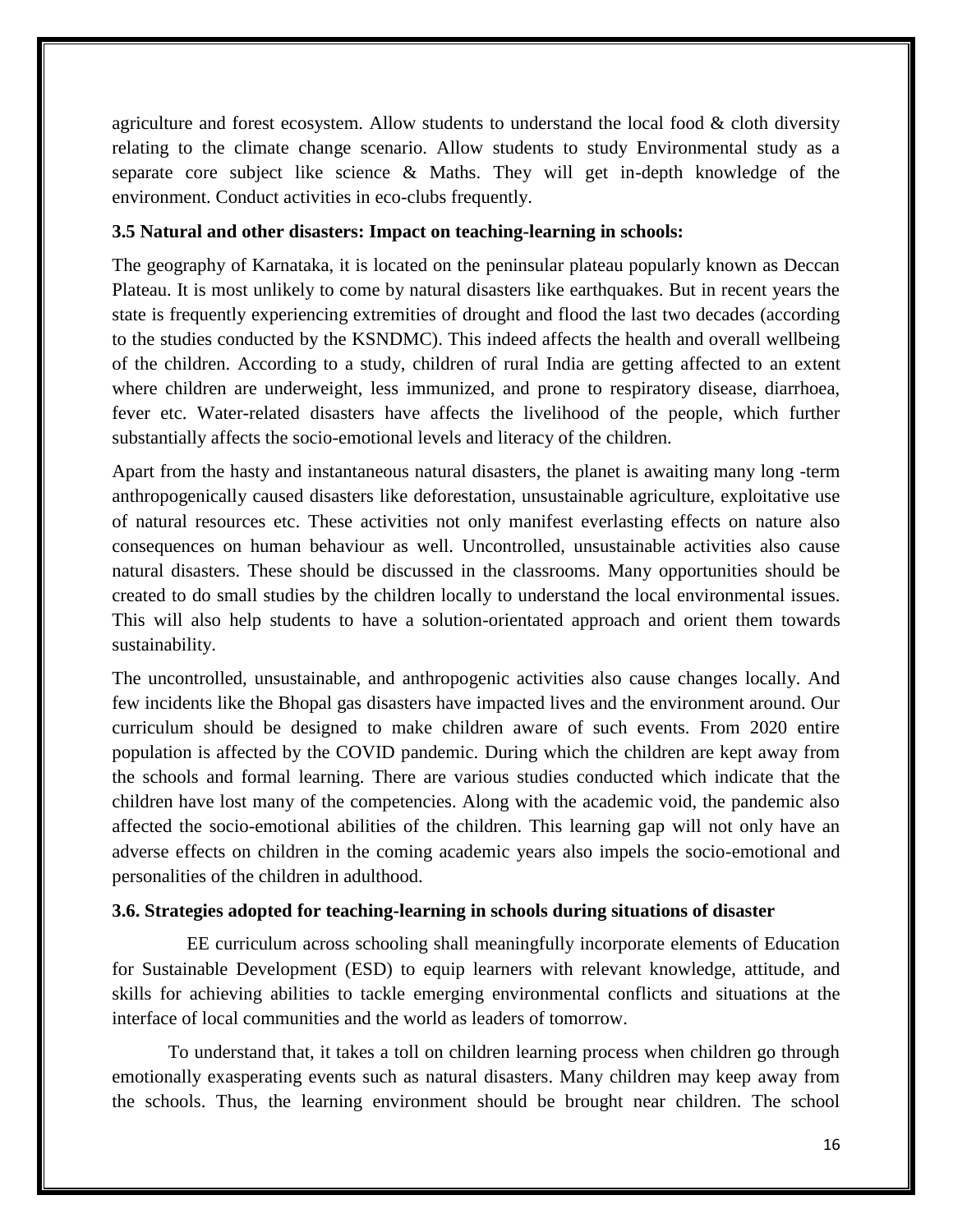environment should be prepared for any kind of emergencies. The children should be taught or given courses on disaster management. Mock drills should be performed at schools every month. Helpline numbers and safety kits should be readily available for kids.

# **During Pandemic huge effort has been put to continue the teaching-learning process although many couldn't sustain it.**

- $\triangleright$  Preparedness of schools and teaching environment
- $\triangleright$  The involvement of the community in the learning and teaching process.
- $\triangleright$  Using technology-aided learning
- $\triangleright$  Developing materials for autonomous learning.
- $\triangleright$  Multigrade teaching

#### **3.7 No hard separation in subject areas as per NEP 2020:-**

The concepts of Environmental Education have been provided in the textbooks of science and social sciences, physical science, biological sciences and geography. The environmental concepts both are at concrete and abstract levels. The majority of the concepts are found in the textbooks of biology, chemistry and geography, which are optional subjects. Students opting for any one of these subjects would accordingly benefit in different aspects of Environmental Education.

The Secondary Stage will comprise of four years of multidisciplinary study, building on the subject-oriented pedagogical and curricular style of the Middle Stage, but with greater depth, greater critical thinking, greater attention to life aspirations, and greater flexibility and student choice of subjects. Allow students to observe things in an abstract & Critical way. Allow children to do activities freely. Allow them to do projects as per their will & wishes. The activities in all the subjects contain high civic sense, socio-emotional skills, environmental values, and ethical values.

The competencies that need to be developed through activities are as follows: data gathering, literature survey, data analysis, experimental skills, analytical reasoning and formal communication. Projects directed at finding solutions to problems of the environment involving field activities, relevant data gathering and lab work should be provided. There is no hard separation in the subject areas.

#### **3.8 Basis for identifying core competencies:**

Proposed core competencies at different stages: Environmental Education, more specifically at school, plays a leading role in the implementation of sustainable development. At this stage, the teachers need specific content knowledge as well as pedagogical content knowledge for the implementation of Education for Sustainable Development.

#### **Foundational stage:-**

The teacher should have the ability to nurture, guide and mentor students by creating a family atmosphere in which all students feel safe and can excel. It is pertinent to mention that the ability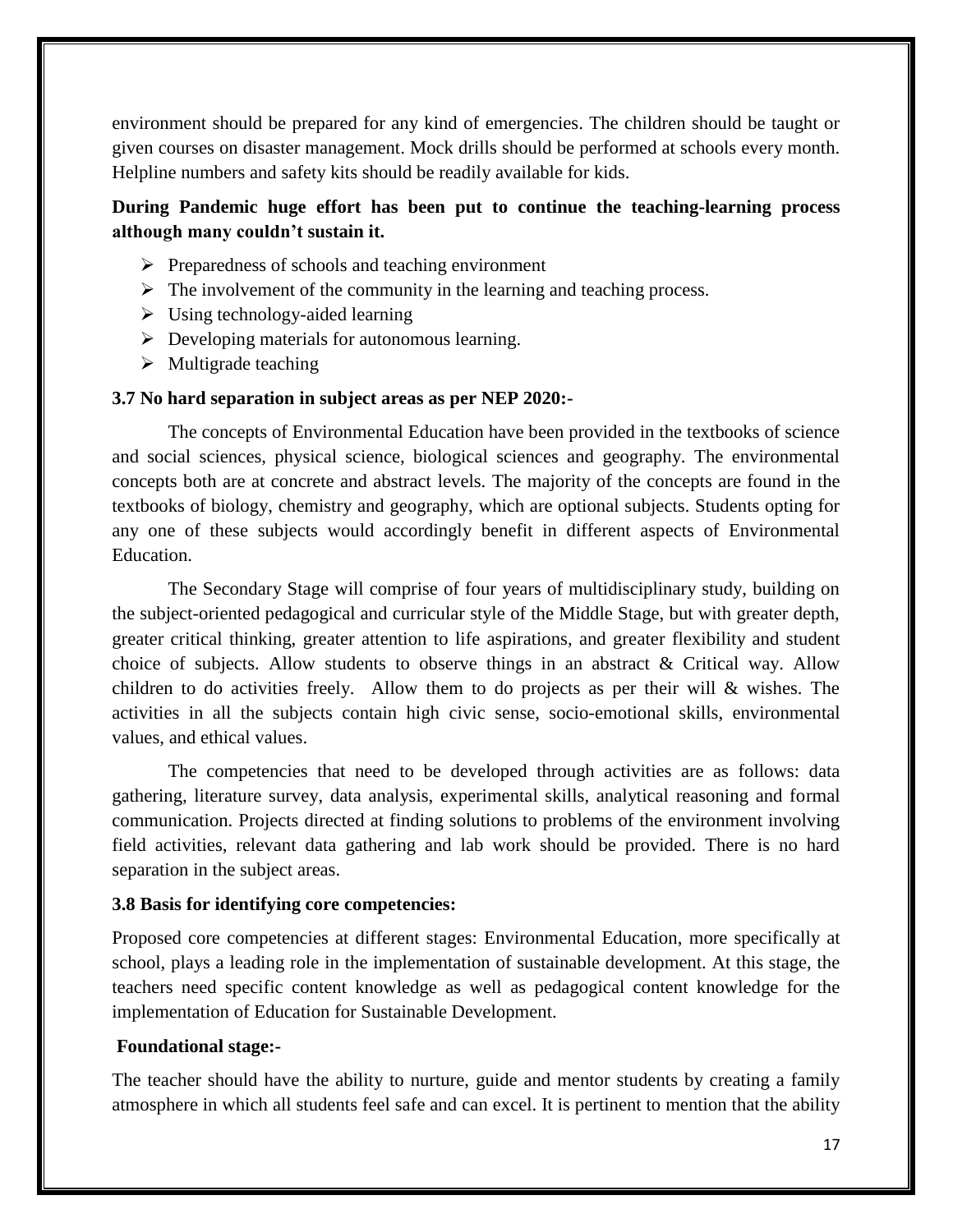of the teacher to transfer knowledge in a manner that all students can understand with joy is more vital for success. At this stage, the teacher must know to inculcate the children to observe the natural materials and learn themselves such that the learning capacities of the students at this stage would be observed and emulate leaning.

#### **Preparatory stage:-**

The teacher should have the ability to foster, lead and guide students by creating a family atmosphere in which all students feel safe and can excel. It is pertinent to mention that the ability of the teacher to transfer knowledge in a manner that all students can understand with joy is more vital for success. At this stage the teacher must know to train the children to observe the materials or natural processes around them confidently and permit them to express without restrictions. The teacher should have the ability to facilitate the learning process with active involvement such that a learning process is a pleasant event for the children.

#### **Middle stage:-**

The learning capacities of the children at the Middle stage are also observing things abstract way. The capability of the teacher to foster, counsel and mentor students by making the atmosphere in which all students experience the delight of learning and can excel in the subject is vital. At this stage the teacher must know to guide the children to observe and understand the materials or natural processes around them with confidence under a solid scientific frame.

#### **Secondary stage:**

#### **Classes 9 & 10:-**

A teacher who is a facilitator of students' learning needs to be aware of various pedagogies and also the progress in the child's learning from early stages to higher stages. The teacher needs to recognize students' capacity to construct knowledge as a natural learner and the knowledge as an outcome of engagement with the atmosphere around when the learner explores, responds, invents and makes meaning of it. The focus must be on the process of learning in place of product of learning emphasizing competency-based processes. At this stage the teacher must have adequate competency in the subject in imparting knowledge to the students.

#### **Classes 11 & 12:-**

A teacher who is an architect of students' learning, needs to be cognizant about various teachings and also the progress in the child's learning from early stages to higher stages. A teacher needs to recognize students' capacity to construct knowledge as a natural learner and the knowledge as an outcome of engagement with the atmosphere around when the learner explores, responds, invents and makes meaning of it. It is important to mention that the teacher should have the ability to use knowledge or apply knowledge, as implied in the syllabus. It includes application, analysis, innovation or creativity, and evaluation.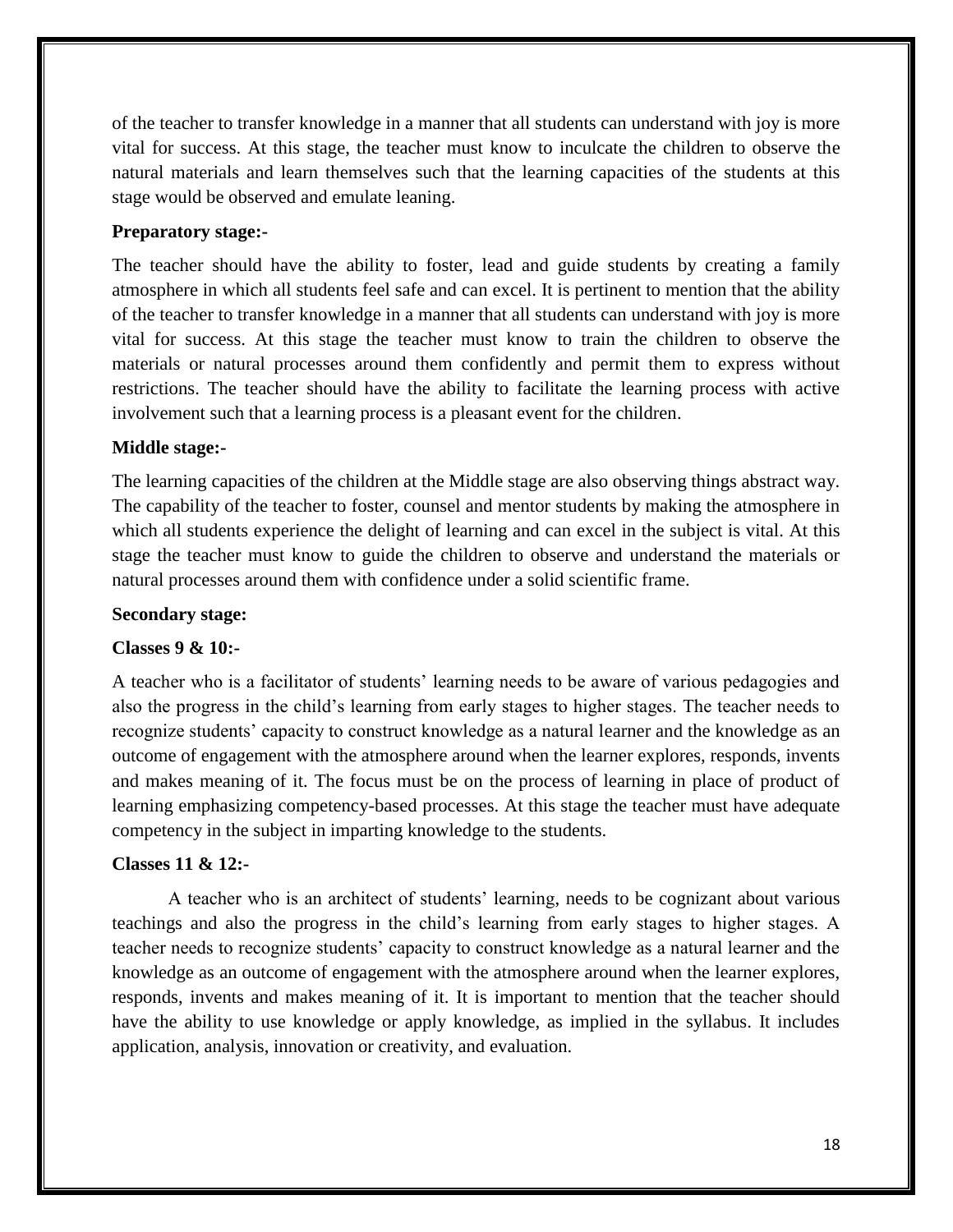Teacher's competency includes cognitive and practical skills as well as attitudinal and other personality characteristics. Teachers are expected to motivate students to perform tasks by using relevant knowledge, skills, and tools to achieve specified targets within specified times.

The case study approach in teaching and learning is particularly suitable in providing students with situations that they could emulate to reach high levels of professional practice. It is prudent to explore the possibility of collaboration with others perhaps through membership of a workgroup or team to deliver hands-on training. A teacher's capability for analysis, diagnosis, design, planning, execution and evaluation of tasks may also be required as an important aspect of competency.

#### **3.9 The present status of environmental education in the state of Karnataka:**

Environmental education is a process that aims at the development of environmentally literate citizens who can compete in global economy, who have the skills and knowledge and inclinations to make well-informed choices.

Environmental education must become a vehicle for engaging young minds in the excitement of first-hand observation of nature and understanding the patterns and processes in the natural and social worlds in order to take care of the habitat and its surroundings which becomes a major part of Environmental Education in both primary and upper primary stages of school education. In the secondary and senior secondary stages also some of the major issues such as environmental protection, management and conservation are to be dealt with, in more detail.

#### **Primary stage:-**

Environmental Education is imparted as environmental studies (EVS), which forms a common component of the syllabus, prescribed by the States and CBSE. In Karnataka textbooks and workbooks from classes I to IV, environmental studies are in use. The textbooks for environmental studies which are prepared by N.C.E.R.T have taken cross-curricular approach to teach environmental concepts through language, mathematics about the environment. In classes I and II there is no separate EVS book. For classes III and IV, EVS textbooks are available. Environmental Education has been further reinforced under the art of healthy and productive living (AHPL) for which a single teacher's handbook has been developed for classes I to V.

### **Upper Primary stage:-**

The contents of textbooks present an extension and elaboration of the concepts introduced at the primary stage. The textbooks in Rajasthan and Madhya Pradesh (Classes VI-VIII) and in Karnataka (Classes V-VII) contain environmental concepts by and large in the textbooks of science and social science. The textbooks of Karnataka for class V in the subjects of science, social science and language have environmental ideas infused with these subjects. The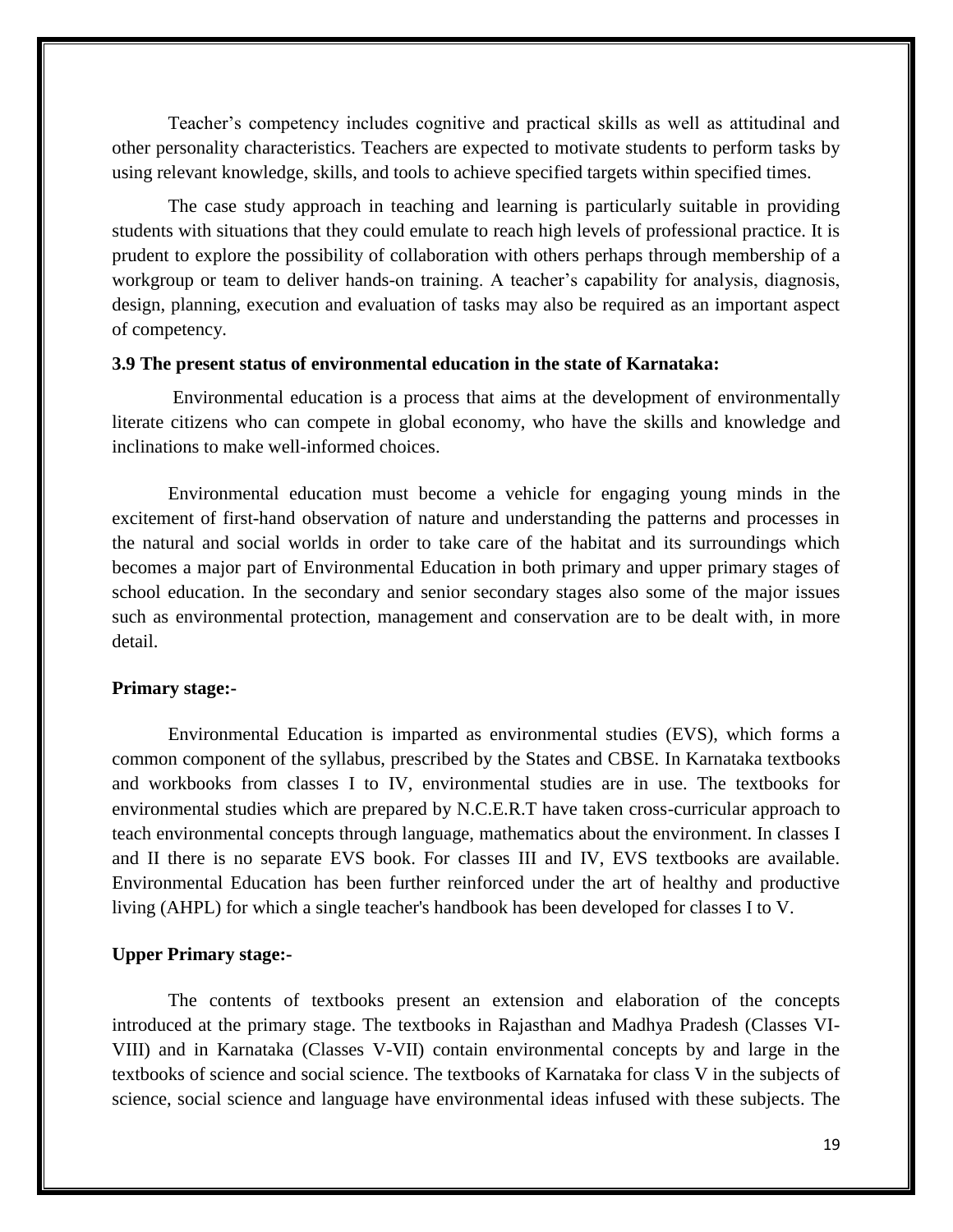State of Orissa, deals with the environmental concepts and concerns, in its textbooks for science and geography. These are also included in a single textbook of history and civics. The NCERT textbooks of 'Science' and 'Social Science' have incorporated such concepts in the textbooks.

#### **Secondary stage:-**

The concepts of Environmental Education have been provided in the textbooks of science and social sciences in the states of Rajasthan and Madhya Pradesh. In Orissa, there are textbooks, namely science part-I (physical science), Science Part-II (biological sciences), and geography. The environmental concepts both are at concrete and abstract levels.

#### **Higher Secondary stage:-**

This is the stage of diversification. Students opt for either the academic stream or the vocational stream. The treatment of concepts becomes deeper and more discipline-oriented since the content caters to the demands of the concerned subject, as an independent discipline a comprehensive view about Environmental Education is not available in the textbooks. The majority of the concepts are found in the textbooks of biology, chemistry, and geography, which are optional subjects. Students opting for any one of these subjects would accordingly benefit in different aspects of Environmental Education.

#### **3.10 Pedagogy of Environmental education NEP-2020:-**

#### **3.10.1 ECCE stage:**

Play-way and activities should be the predominant pedagogy. The use of materials, games involving movement, toys, art and craft, etc...Should be used predominantly and usage of books should be minimal. Water, Sky - Sun and Stars, Soil, Plants & Trees, Animals, Food, Forests, Seasons, Festivals can be themes for ECCE and Primary levels. Songs, stories and other children's literature, that are a part of the rich cultural tradition of the region should be introduced to children. People, practices and all things, particularly natural ones, should be introduced to children starting with those at home, community, village, town, district, state and nation. Names of all things in the child's environment (for example plants, food items like pulses, vegetables, fruits, spices) should be introduced in local language/mother language mandatorily in addition to other languages, as and when necessary.

The focus should be to encourage oral and visual expression (speaking, narration, singing, drawing, gestures, etc…) with an emphasis on the expressions of their original ideas, opinions, feelings and thoughts. Books children use should not be more formal than a picture and simple *activity* books. The competencies that need to be developed through activities are as follows: observation, comparison - leading to identifying similarities and differences, grouping and classification, empathy, oral & visual expression and demonstration working with materials. Emphasis should **not** be on written expression.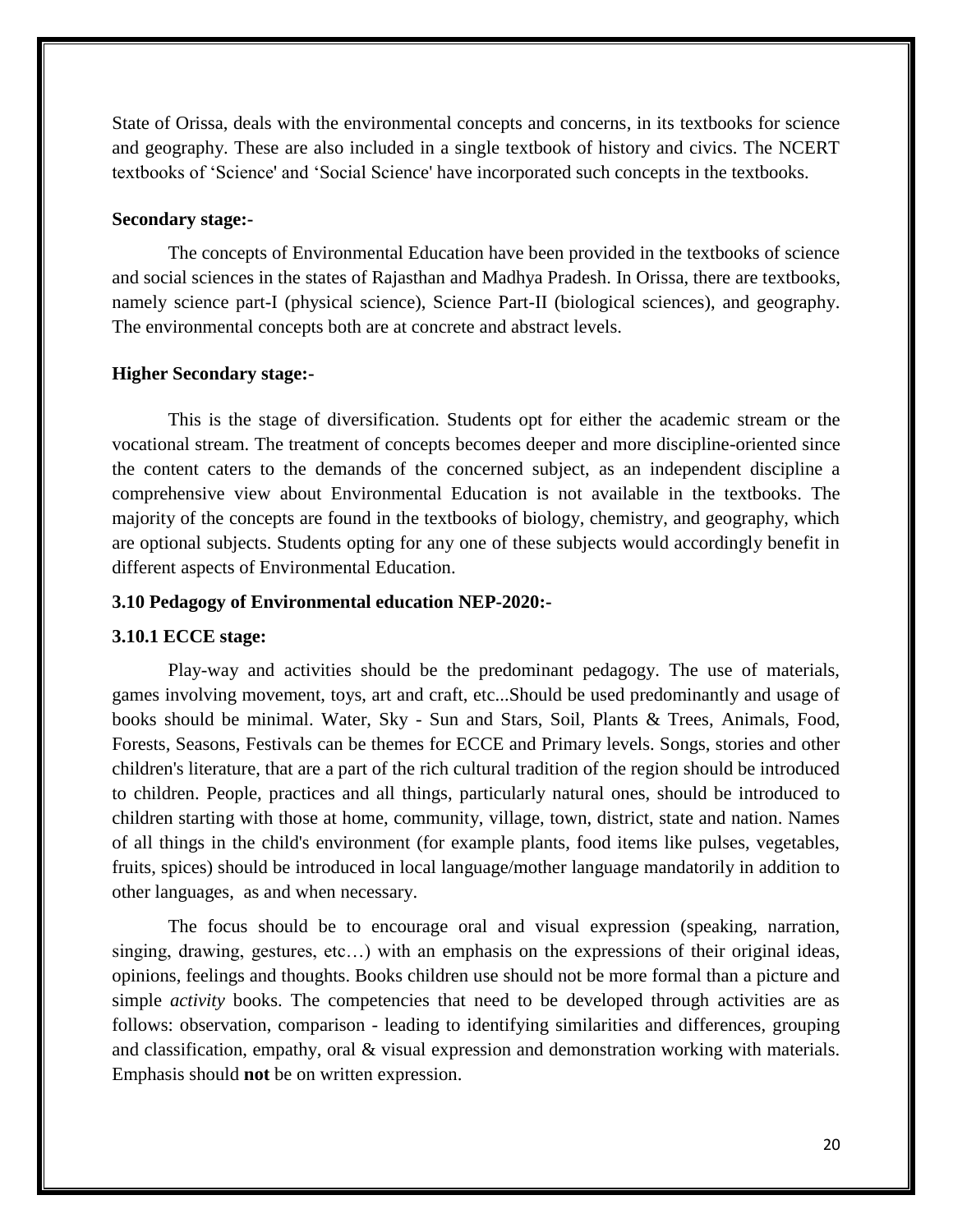#### **3.10.2 Primary Stage:**

Experiential learning, including activities, should be the predominant pedagogy. The use of materials, games involving movement, art etc… should be used predominantly and usage of textbooks should be limited and appropriate. Water, Sky - Sun and Stars, Soil, Plants & Trees, Animals, Food, Forests, Seasons, Festivals can be themes this level. Songs, stories and other children's literature, that are a part of the rich cultural tradition of the region, should be introduced to children. People, practices and all things, particularly natural ones, should be introduced to children starting with those at home, community, village, town, district, state and nation.

Names of all things in the child's environment should be introduced in the local language/mother language mandatorily. They can be introduced in other languages, as and when necessary. Stories and songs from the classical and folk traditions of the region should be taught to children. Natural resources in the village/town and district should be introduced: lakes and water bodies, mountains/hills, forests, flora and fauna, agricultural and horticultural crops of the region. Short visits to such locations and also those of historical importance of the district/region should be organized with an emphasis on appreciation of the natural environment. Opportunities to see and experience the art and craft of local artisans should be provided.

Natural resources, their processing, and their utility, on the basis of sustainability, should be introduced to children. The focus should be to provide opportunities for oral and visual expression (speaking, narration, singing, drawing etc...) and minimal writing. Children should be allowed to express their original ideas, opinions, feelings and thoughts.

Textbooks children use should not be more formal and should promote experiential learning. They should not be information-centric or information-loaded. The competencies that need to be developed through activities are as follows: observation, comparison, leading to identifying similarities and differences, grouping and classification, identifying cause and effect association, sequencing, identifying phenomenon, empathy, oral & visual expression and demonstrating working with materials.

Small projects based on outdoor activities for enhancing the competencies should be provided. Projects involving mere compilation of information should be avoided.

#### **3.10.3 Middle Stage:**

Experiential learning, including projects and activities, should be the predominant pedagogy. Water, Sky - Sun and Stars, Plants & Trees, Animals, Food, Forests, Seasons, Festivals, Sustainability of Natural Resources can be themed for the Middle Stage. People, practices and all things, particularly natural ones, should be introduced to children starting with those at home, community, village, town, district, state and nation. Stories and songs from the classical and folk traditions of the region should be taught to children. Natural resources in the state and the nation should be introduced: lakes and water bodies, mountains/hills, forests, flora and fauna, agricultural and horticultural crops etc. Short trips to such locations and also those of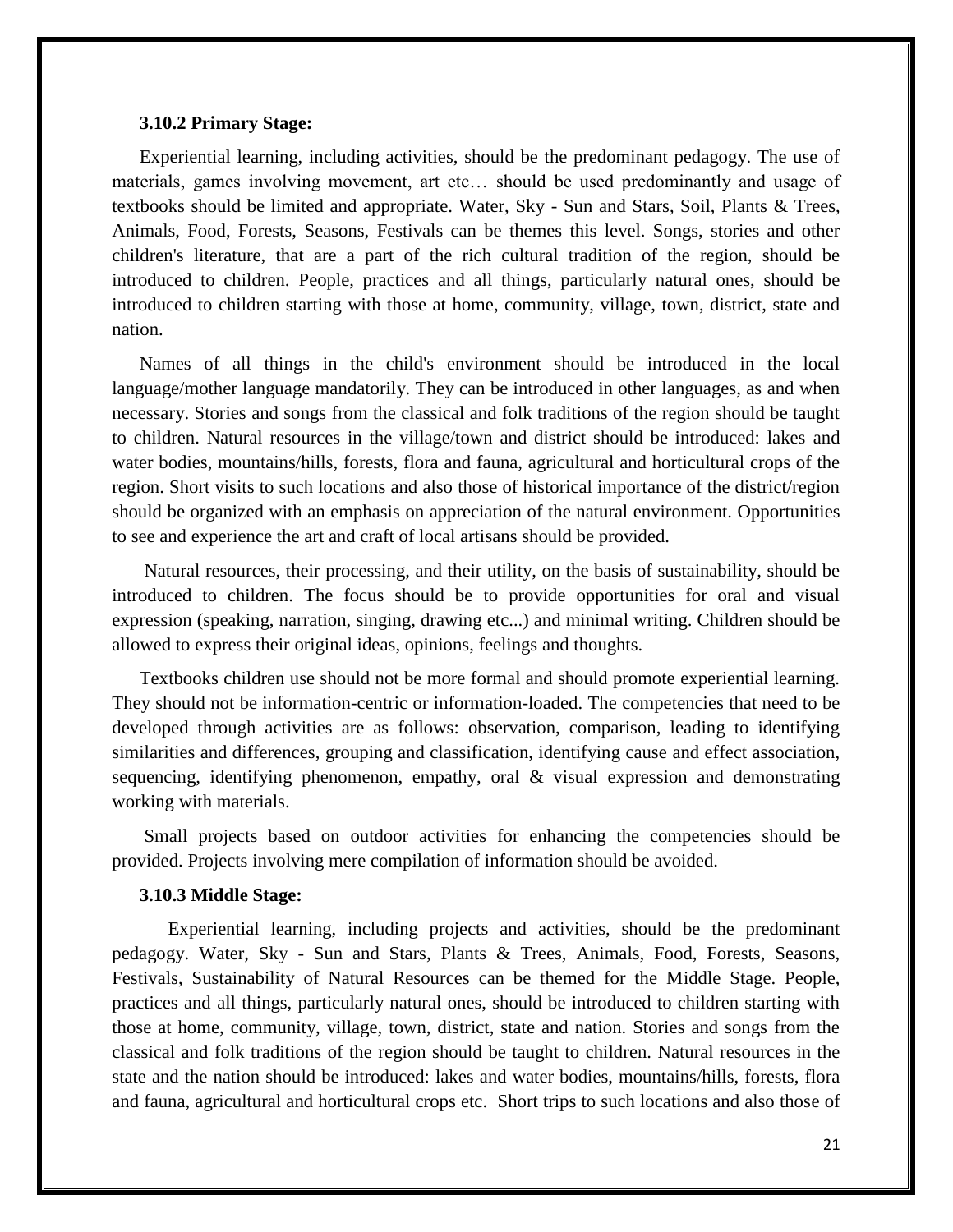historical importance of the region should be organized. The opportunity to see and experience the art and craft of local artisans should be provided. The focus should be to provide opportunities for expression (speaking, narration, singing and writing etc). Students should be allowed to express their original ideas, opinions, feelings and thoughts. Textbooks children use should not be totally formal and should promote experiential learning. They should not be information-centric and information-heavy. The competencies that need to be developed through activities are as follows: grouping and classification, data gathering, analytical reasoning, empathy, oral, written & visual expression and demonstrating working with materials. Projects involving field activities should be provided. Projects involving mere compilation of information should be avoided.

#### **3.10.4 Secondary Stage:**

The opportunity to see and experience the art and craft of local artisans should be provided. The idea of economic and natural sustenance of these should be studied. Learning can be based on formal textbooks, but not limited to the information in the textbook. Textbooks should be designed to provide a context to learning and not be designed to limit knowledge. Students should be encouraged to gather new information from other sources as and when relevant. Projects, working in laboratories and field activities should be encouraged and overdependence on bookish information should be discouraged. The competencies that need to be developed through activities are as follows: data gathering, literature survey, data analysis, experimental skills, analytical reasoning and formal communication. Projects directed at finding solutions to problems of the environment involving field activities, relevant data gathering and lab work should be provided. The involvement of research organizations, NGOs working in the domain can be considered. Projects involving mere compilation of information should be avoided.

#### **3.11 Strategy for holistic assessment**

#### **3.12.1 Foundational stage**

The assessments at this stage, where learning is not formal have to be based on a qualitative perception of children's competencies. The focus should be on formative assessments only. Assessment should be for learning and as learning but not of learning. The assessments should assess the competencies demonstrated by the child and not on the information acquired by the child. Written tests should not be a form of evaluation during the ECCE stage.

#### **3.12.2 Preparatory Stage:**

The assessments at this stage, where learning is not formal have to be based on a qualitative perception of children's competencies. The focus should be on formative assessments and less on summative assessments. Assessment should be for learning and as learning but not of learning. The assessments should assess the competencies demonstrated by the child and not on the information acquired by the child.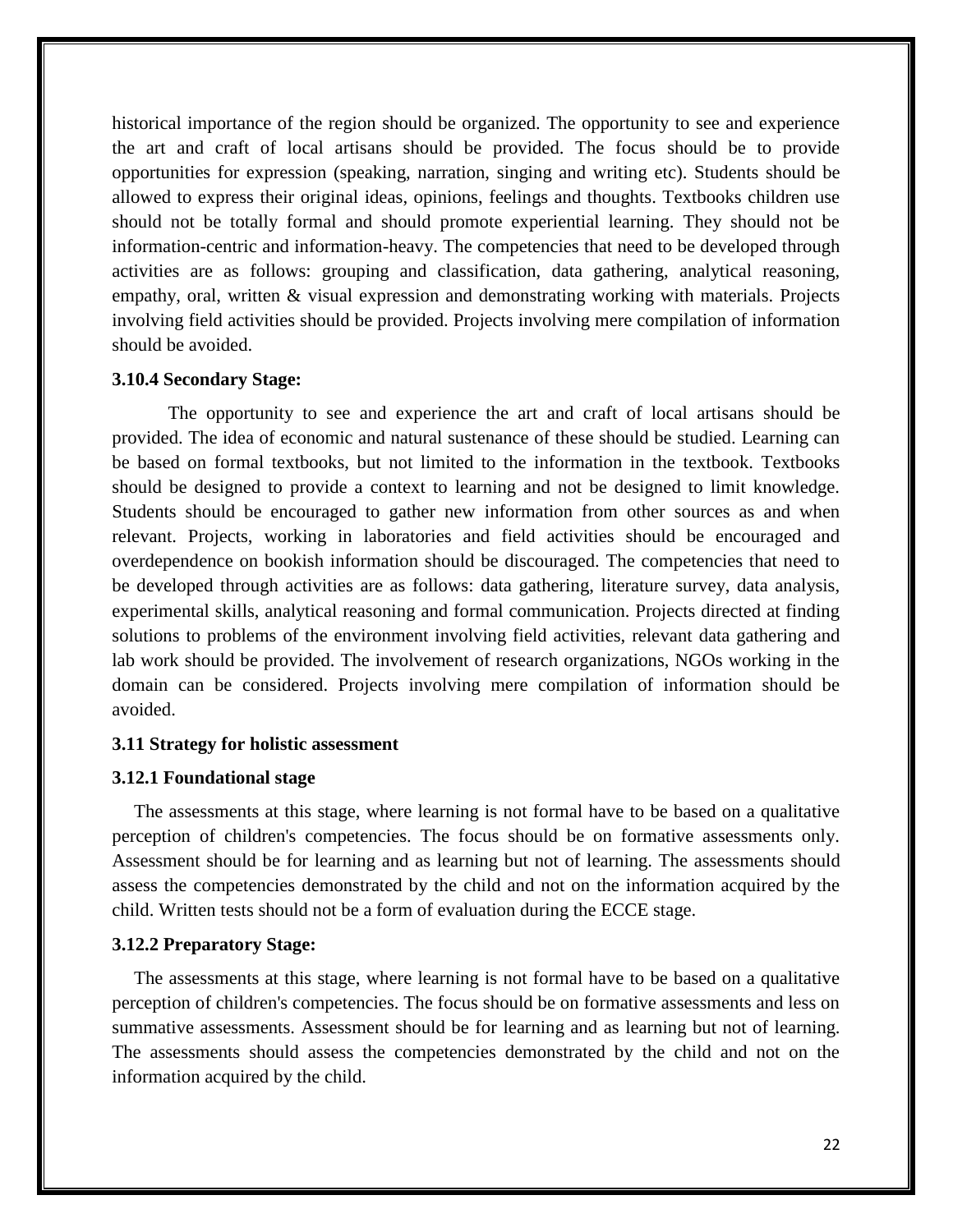#### **3.12.3 Middle Stage:**

The assessments at this stage have to be based on a qualitative perception of as well and formal expression of student's competencies. The focus should be on formative assessments and less on summative assessments. The assessments should assess the competencies demonstrated by the student and not on the information acquired by the student.

#### **3.12.4 Secondary Stage:**

The assessments should assess the competencies demonstrated by the student and not on the information acquired by the student. Projects directed at finding solutions to environmental situations and problems should be made a substantial part of the overall assessment. Formal project reports, thesis, viva-voce should be included as part of the submissions for assessment.

#### **3.13 Plan for bagless days**

#### **Bag less day Programme in the state of Karnataka**

 As per NEP 2020 recommendations, bag-less days will be encouraged throughout the year for various types of enrichment activities involving arts, quizzes, sports, and vocational crafts for classes 6 to 12. But in the state of Karnataka, bag less day was introduced in the year 2019-20 for classes 1 to 12, but not implemented due to closure of schools due to covid-19.

The bag-less day was introduced for classes 1 to 8 on one Saturday in the state of Karnataka in each month spanning the whole academic year. But the policy suggests the need of bag-less day activities for classes 6 to 12 for the holistic development of our children. It also ensures that every student shall participate in 10-day bag-less day activities during Grades 6-8 where they shall intern with local vocational skill experts such as carpenters, gardeners, potters, artists, farmers, etc... and other local vocations skills and other environmental initiatives like visiting to water bodies, Parks, Forests, Rivers, sacred grows, Innovative farmers' fields, etc... DIETs/BRCs/CRCs should be given the responsibility to survey the local specific vocations and related experts and guide schools in organizing intern courses for children.

As per the policy, similar internship opportunities to learn vocational subjects are made available to students throughout Grades 9-12, including holiday periods. DIETs/BRCs/CRCs will prepare course modules and facilitate school complexes and schools in providing required resources. School complexes should be used as resource centres to provide master instructors to all schools in offline or online mode. Based on the local skilling needs, students are allowed to select arts, crafts or different vocations of their choice to undergo the fun course which includes exposure activities, fun and enrichment activities throughout the year. Students should be given opportunities to visit historical places, monuments and places of scientific, cultural and tourist importance in and around their village/town/city.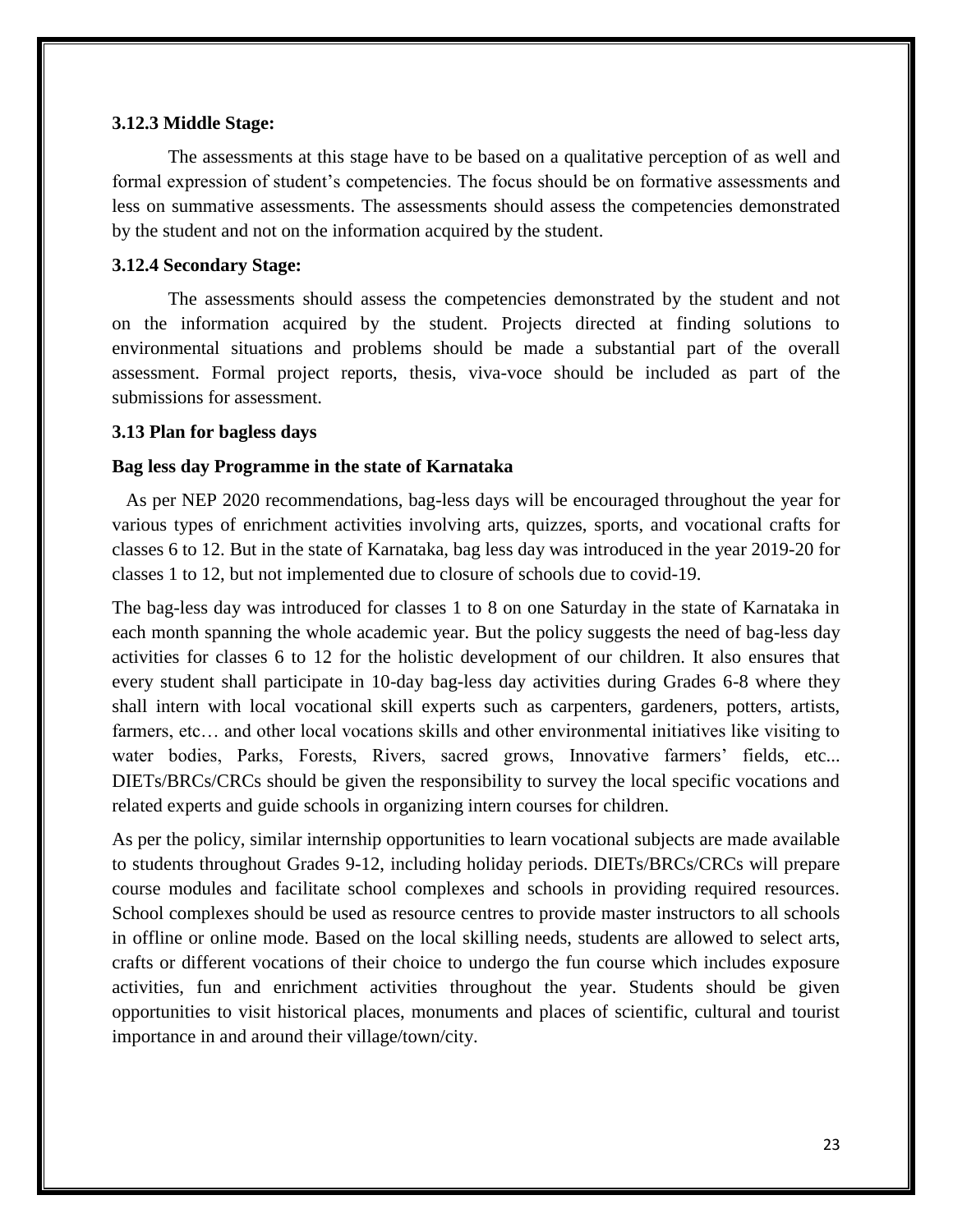#### **3.14 Indian Traditional Knowledge on Environmental Conservation**

India is a land of knowledge and traditions and students should be made aware of our ancient land and culture which brings pride and self-esteem. UN declaration also explains "that respect for indigenous knowledge, cultures and traditional practices contributes to sustainable and equitable development and proper management of the environment". So, it is imperative to develop respect for nature among children from an early age. The comprehensive knowledge of connection to ancient and modern traditional beliefs and protection of natural resources absolutely creates logic and is treated as a sustainable approach for resource conservation.

These are some of the examples to be included in the environmental education curriculum across all stages of school education to create awareness about our traditional practices.

Water - In ancient times, Indian rivers were not only considered as flowing mass of water but it was a symbol of life bestowing, life nurturing and life protecting divine mothers. While Bathing ceremony chanting of "Ganga Yamuna chaiva……." hymn has been one of the most traditional expressions of duty.

Forest-Trees worship - Each household keeps sacred plants and worships them every morning as a duty, Tulsi plant leaves are used as a manifestation of Gods. Leaves of the mango tree and Ashoka tree are used in performing religious rituals and other social occasions like Havan. Without these being offered the worship is considered partial. Offering water to Pipal tree for the wellbeing of relatives and ancestors.

While sowing and harvesting crops, Enjoy the period when rain starts, do prayers for getting the maximum yield and celebrate harvesting time in the form of festivals (like Sankranthi, Onam, Baisakhi etc), organize folk songs and in the moonlight for protecting crops from animals.

Animals – many animals are allowed to breed in the temples and the tiger and the cobra, though greatly feared, are afforded protection on religious grounds.

In Buddhist mythology, the Jatakas or the stories of the Buddha's previous life are replete with several incarnations of the Bodhisattvaas an animal. In Hitopadesha, jathaka tales and Panchatantra stories animals have been endowed with ennobling qualities which provide lessons in morals relevant even to human beings.

Sacred texts recognized the sun as the ultimate provider of energy. As we know, the food we eat comes from plants that utilize solar radiation through photosynthesis. Power from the sun is ultimately responsible for each form of energy — fossil fuels such as coal, oil and natural gas, as well as renewable sources such as hydropower, wind power and biomass power. So Sun is worshipped as God by our ancestors.

Thus, the students should be made aware that cultural practices were intrinsically associated with the natural environment and correspond to each other in their own way, which brings a sense of pride among children.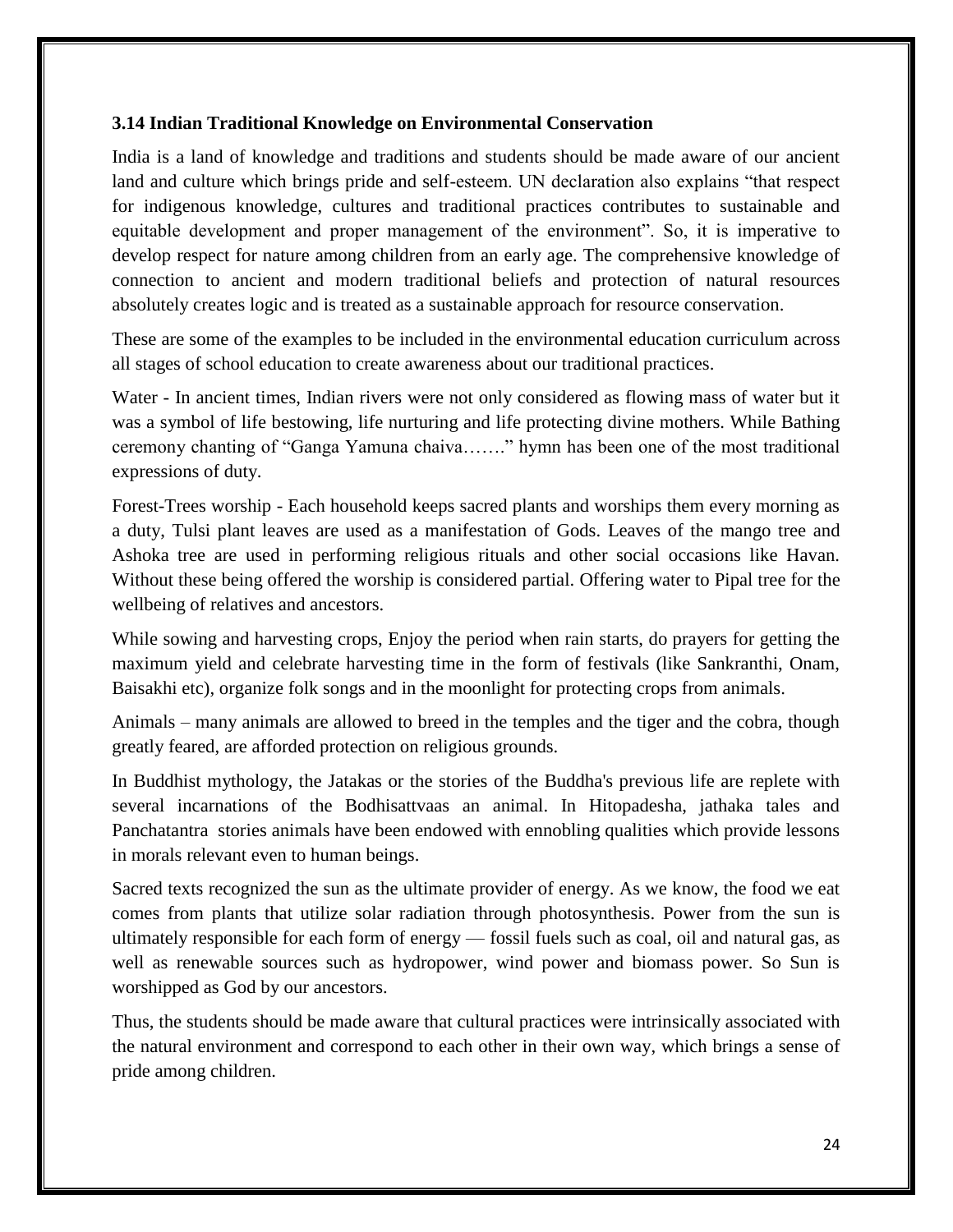# **3.15 Guidelines for curriculum developers:**

# **3.15.1 Fundamental Stage:**

The overall aim of environmental education in ECCE level will be to attain optimal outcomes in the domains of physical and motor development, cognitive development, socio-emotional-ethical development, cultural/artistic development, and the development of communication and early language, literacy, and numeracy. The numerous rich local practices/traditions of India developed over millennia involving art, stories, poetry, games, songs and more, will be suitably incorporated. Create the school environment as the extended part of the family as the children comes from. Allow them to be play freely without any hesitation/fear. Behave like a family member. Use the community as a learning area for children. Too many activities were taking place in the community throughout the year. School can use local community as resource persons. Effective life education can be transferred.

# **3.15.2 Preparatory Stage:**

The Preparatory Stage will comprise three years of education building on the play, discovery, and activity-based pedagogical and curricular style of the Foundational Stage. Create the school environment as the extended part of the family as the children come from. Allow them to play freely without any hesitation/fear. Teacher should behave like a family member. Make the community and the surrounding environment as a tool for learning. Make use of life skill activities from the surrounding environment as a learning tool for getting local knowledge. Children should understand the surrounding environment and acclimating to that environment.

# **3.15.3 Middle Stage:**

The Middle Stage will comprise three years of education, building on the pedagogical and curricular style of the Preparatory Stage, but with the introduction of subject teachers for learning and discussion of the more abstract concepts in each subject that students will be ready for at this stage across the sciences, mathematics, arts, social sciences, and humanities relating to the environmental relationship. Experiential learning within each subject, and explorations of relations among environmental education, will be encouraged and emphasized despite the introduction of more specialized subjects and subject teachers. Allow students to observe surrounding things in the environment an abstract way. Allow children to do activities freely. Allow them to do projects as per their will & wishes. Projects like crops, food, shelter, animals, dress, animals, water bodies, rivers, forests, sacred grows, vegetables, fruits, greens, rain fall, etc…

# **3.15.4 Secondary Stage:**

The Secondary Stage will allow students to understand the surrounding environment with greater depth, greater critical thinking, and greater attention to life's aspirations. Environmental education courses should be introduced in Grades 11-12. Also try to include this at a more specialized school on environmental education in local or global level. Allow students to study the environmental impacts on climate change, global warming, rain fall and its impacts in a local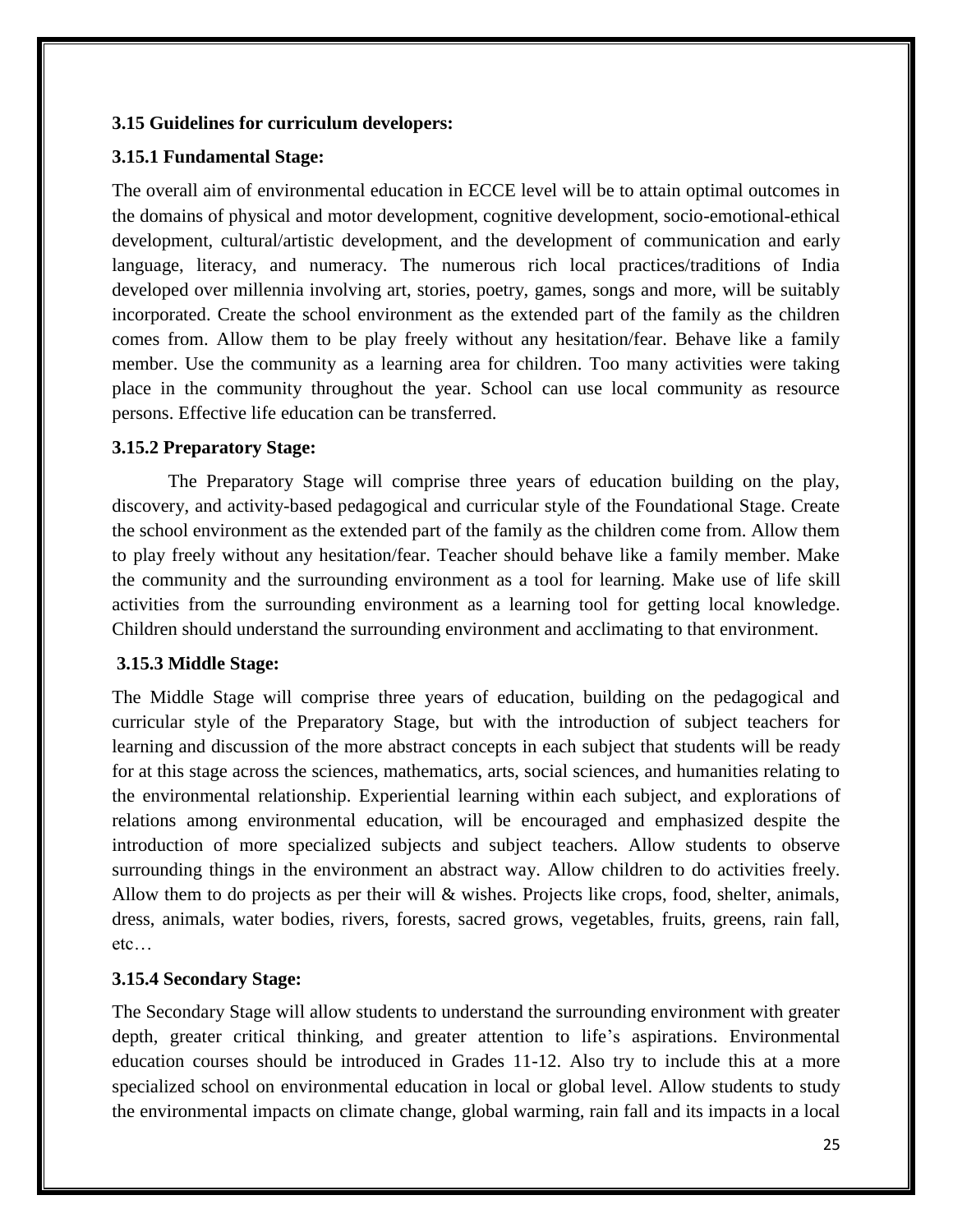environment in abstract & Critical way. Allow them to do local or global level projects as per their will & wishes.

#### **3.16 Implementation of the recommendations on Environmental education by Stakeholders:**

Environmental education assumes various kinds of importance during the four stages of schooling. During Foundation and Preparatory stage, it aims to introduce children to the world we live in and appreciate the beauty, value and integrated view of the entire universe while building those basic and essential competencies required for formal learning in the later stages. In the middle and secondary stages, the current issues facing mankind with respect to environment and orientation to find solutions are introduced.

The fact that subject of environmental studies is all about things happening around us, the students have to appreciate and understand through making keen observations of both observable and inferable aspects in a person. Learning, therefore, has to happen through interactions with the natural world, people and community. Bookish knowledge, quite irrelevant especially in this subject, therefore necessitates experiential learning. The same subject at higher levels can be understood through scientific analysis while empathizing with all beings, people, communities and the natural environment that are getting affected in modern times. To understand the environmental movements in their surrounding & across the world small studies can be conduct. . The following are the role of stakeholders with respect to Environmental Studies education in implementing the recommendations of this committee.

#### **3.16.1 Teachers:-**

The teachers have traditionally been providing information in the textbooks to students. A significant change from that orientation to helping children make their conclusions using their competencies has to happen. Teachers, therefore, have to become familiar with and gain strength in the pedagogy of experiential learning. They also have to acquire the ability to distinguish between the competence to assess, competencies in children and information acquired by children through rote learning, and effectively asses competencies. Teachers also strengthen their ability to link the topics in the textbooks to experiences children can be provided through projects, field trips and other experiential learning modes.

#### **3.16.2 Parents:-**

Parents should be able to sensitize their children towards the environment they live in and its surroundings. Parents should place importance on the knowledge acquired by children through their own personal experiences and not be obsessed with booking knowledge, which unfortunately has been the norm. Parents should encourage their children to acquire knowledge and competencies through exploration.

#### **3.16.3 School heads:-**

The change desired in teachers and parents has been discussed in the preceding subsections. The role of school leaders is to bring about the change in parents' perception and skills amongst the teachers and community. In addition, school leaders have to work with the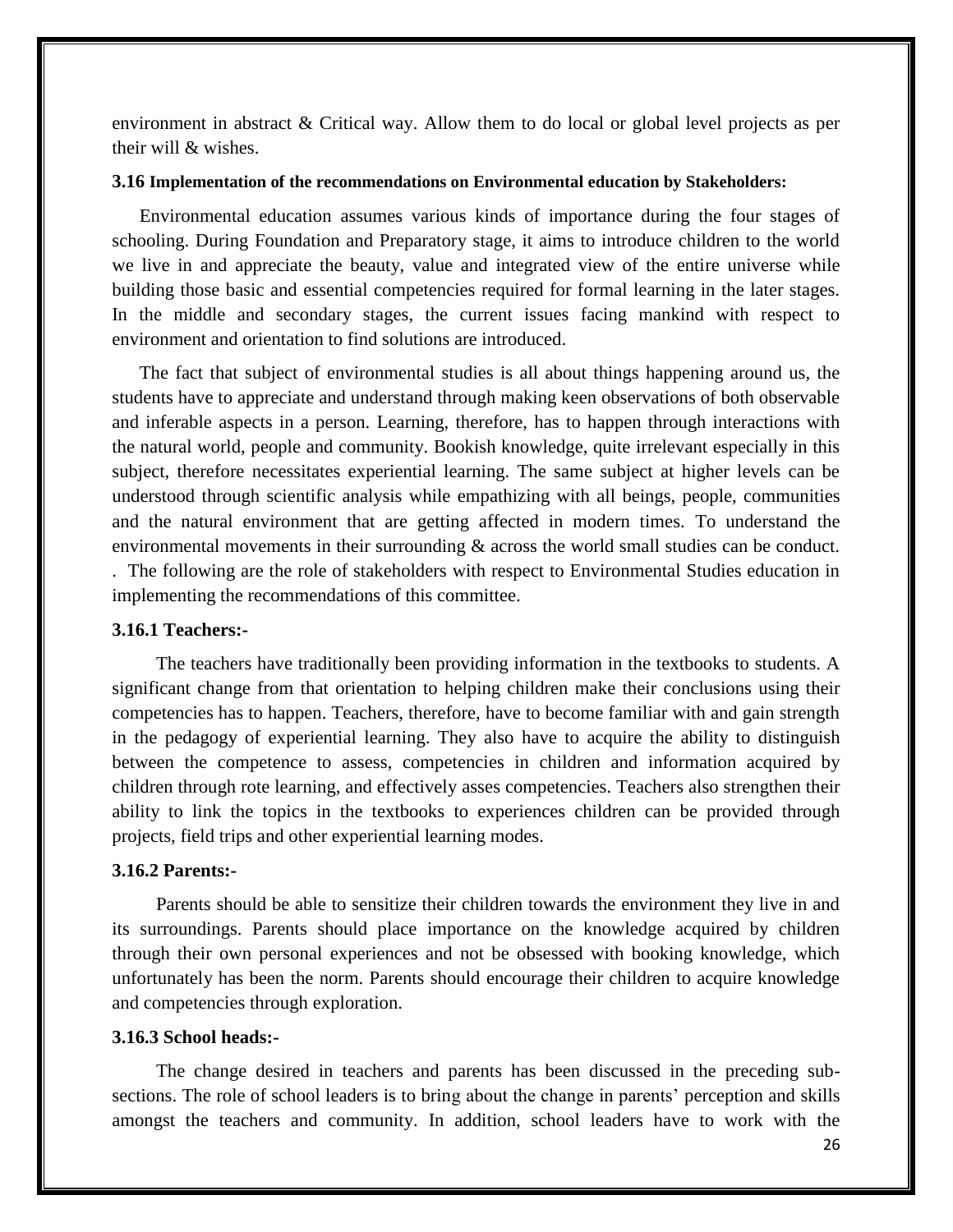community to identify people, places and activities that provide the right experiences necessary for environmental studies. Helping children connect their learning with the local community and the local region, makes learning seem meaningful and relevant and school leaders should force this change to happen.

#### **3.16.4 Teacher Educators:-**

Experiential learning as pedagogy, competency-centric learning and assessment of competencies are paradigm shifts. Bringing about these changes and enabling the right teaching manpower, is imperative, yet not easy. The role of teacher educators, for both in-service teachers and new teachers, is, therefore, extremely critical for the success of this initiative.

#### **3.16.5 Community members and volunteers:-**

In most schools, the transaction of teaching-learning is restricted to interactions between teachers and students. However, with the recommendations in the document, children's learning needs to be enriched with the involvement of members of the community. Local artists - classical and folk, agriculturists, people involved with environment and forests every service provider for the community can enrich the students' knowledge about the community and the environment he lives in and the problems thereof. Multifaceted understanding of the environment one lives in is essential to comprehensively understand, empathize, be objective and find solutions in the long run. Schools and community members, therefore, have to proactively work together to enrich the students.

#### **3.17 Collaboration of various agencies in the implementation of Environmental education:**

According to the NEP 2020, the stakeholders should be involved in the academic process. The community from which the children come from is a major part of education. The involvement of the stakeholders will improve and support the education system. The teachers and the school should involve these stakeholders and the community not just in the administrative process but the academic process.

Apart from the stakeholders such as SDMC and the community, other organizations can involve in various stages of education. There are many organizations working for children health that can be involved at the ECCE level in terms of developing the content as well as the health and wellbeing of the children. These organizations also can work bridging between Anganawadis and the schools in the beginning level.

Many organizations are working at various levels of education like education research, teacher education, and content development. These organizations should be recognized at the district, state and at the national level and collaborated. DIET and DSERT work for also recognizing the organizations at various levels of education.

Various departments should be involved in education. Department of agriculture research education, Department of Forestry, department of tourism, etc.., can be involved locally in the education process. Various universities around the country can be beneficially used for school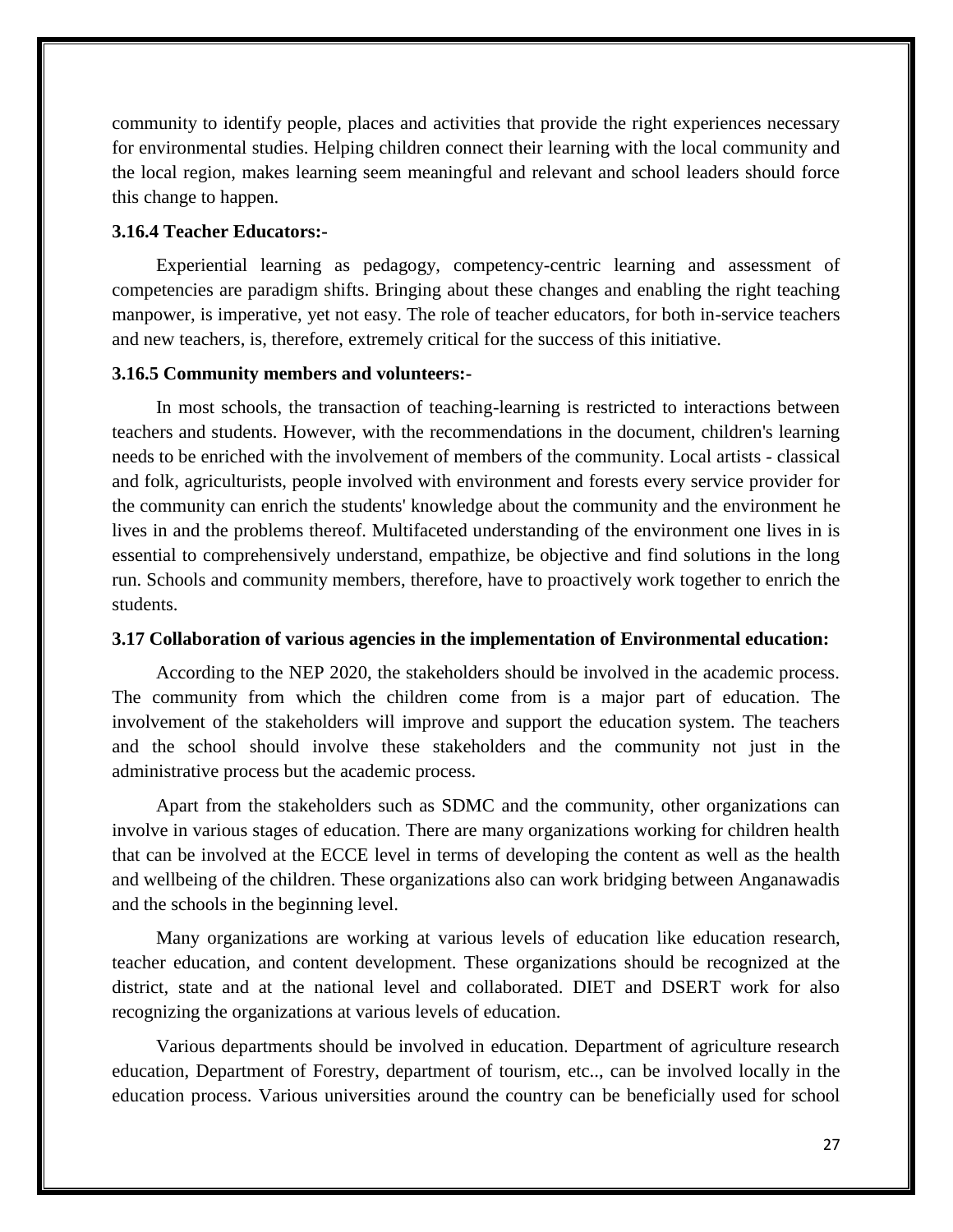education. Seamless integration and a holistic approach can be used for the benefit of education. Various research spaces and opportunities can be utilized.

# **3.18 Requisites for the implementation:**

Successful learning in environmental education (EE) is closely related to methods used by the teacher and the learners.

# **3.18.1 School complex:**

The concept of the school complex was originated from the report of the Kothari Commission, 1964-66. It was mooted as an innovation in school education. The Commission realized that modem education is a process of learning from real life and from the pulsating, dynamic society around us. Learning should be at the choice and pace of the learner. The school complex is organized by taking a group of elementary schools, high schools, a training school, a technical school etc. together. These institutions function cooperatively for the improvement of the educational standards. It will facilitate to providing equal educational facilities and experiences to all the schools.

# **Needs and Importance of School complex in Environmental education are as follows:**

# **1. Sharing Instructional Works:**

The school complex provides scope for the sharing of instructional work among the different constituent schools. The expert teachers of the complex may visit other schools, teach and plan new educational experiments regarding Environmental education. It will help to follow improved methods of teaching.

# **2. Sharing material facilities:**

The school complex can provide new teaching aids like a projector, a good library, a good laboratory in each secondary school as a unit and make them functionally available to all the schools in one area.

# **3. Co-operative efforts for improvement:**

The different schools work in close coordination for mutual benefit. It will help for educational reforms and the development of the country. It will mobilize both human and material resources for the progress of environmental education. It helps the schools to function in small, face-toface Co-operative groups.

# **4. In-service Training:**

The complex is able to facilitate to providing in-service training to teachers and upgrading of the less qualified teachers. The group of schools and teachers of one complex can get maximum freedom to develop their own programs. Under this program, the school will get much stronger and will be able to make the system more elastic and dynamic. The school complex can coordinate its works with the local communities and can derive as much help from this source as possible.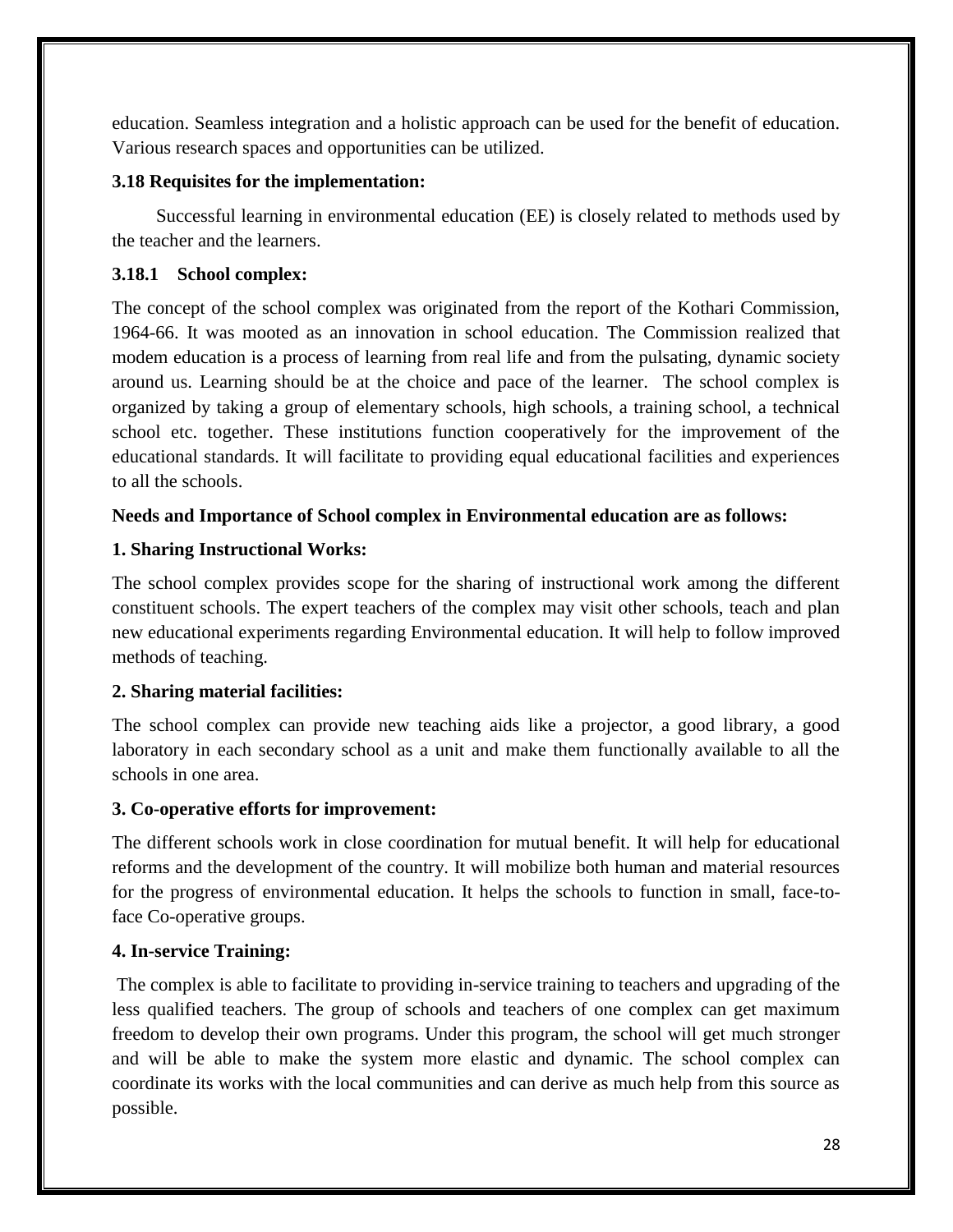#### **5. No isolation of schools:**

 The school complex brings the schools of an area together. It will help to break the terrible isolation under which each school functions at present and like with other schools in a particular area for raising the quality of education and to organize similar units throughout the country. It will enable a similar group of schools working in a neighborhood to make a cooperative effort to improve standards.

# **3.18.2 Human resources:**

Teachers are the human resource across the school complex. The skill-based human resource in the surrounding community itself is a big resource. Local NGO's & other community organizations is another human resource for the school. Nearby colleges & research institutes are also big resources. Old students associations are one of the best human resources for the school.

# **3.18.3 Teaching-learning materials:-**

Teaching-learning material is a very important and powerful tool for the process of learning. Teaching-learning material (TLM) also known as Instructional materials is any collection of materials including animate and inanimate objects and human and non-human resources that a teacher may use in teaching and learning situations to help achieve desired learning objectives. Selecting effective, TLM's can help in capturing the attention of learner in the classroom. TLM's provide a variety of stimuli, which helps in making classroom teaching most effective. TLM's facilitate the formation and attainment of concepts among children. They concretize the abstract concepts, thus children are able to understand them and not resort to rote learning.

# **Teaching-learning materials, environmental educators must carefully consider three primary issues:**

(a) Organization of environmental education topics and content with standards, state curriculum

Frame work, and existing courses of study.

- (b) Professionally accepted criteria for judging the quality of materials.
- (c) The needs, interests, and environmental circumstances of local students.

While selecting teaching-learning materials for school environmental education programs, schools should consider the following issues:

#### **Fairness and Accuracy:**

Environmental education materials should be fair and accurate in describing environmental problems, issues, and conditions, and in reflecting the diversity of perspectives on them.

# **2. Balanced presentation of different viewpoints and theories:**

Environmental Education as a process that should be continuously subject to rethinking, critical, re-examination and actualization at every step of its implementation in correspondence with the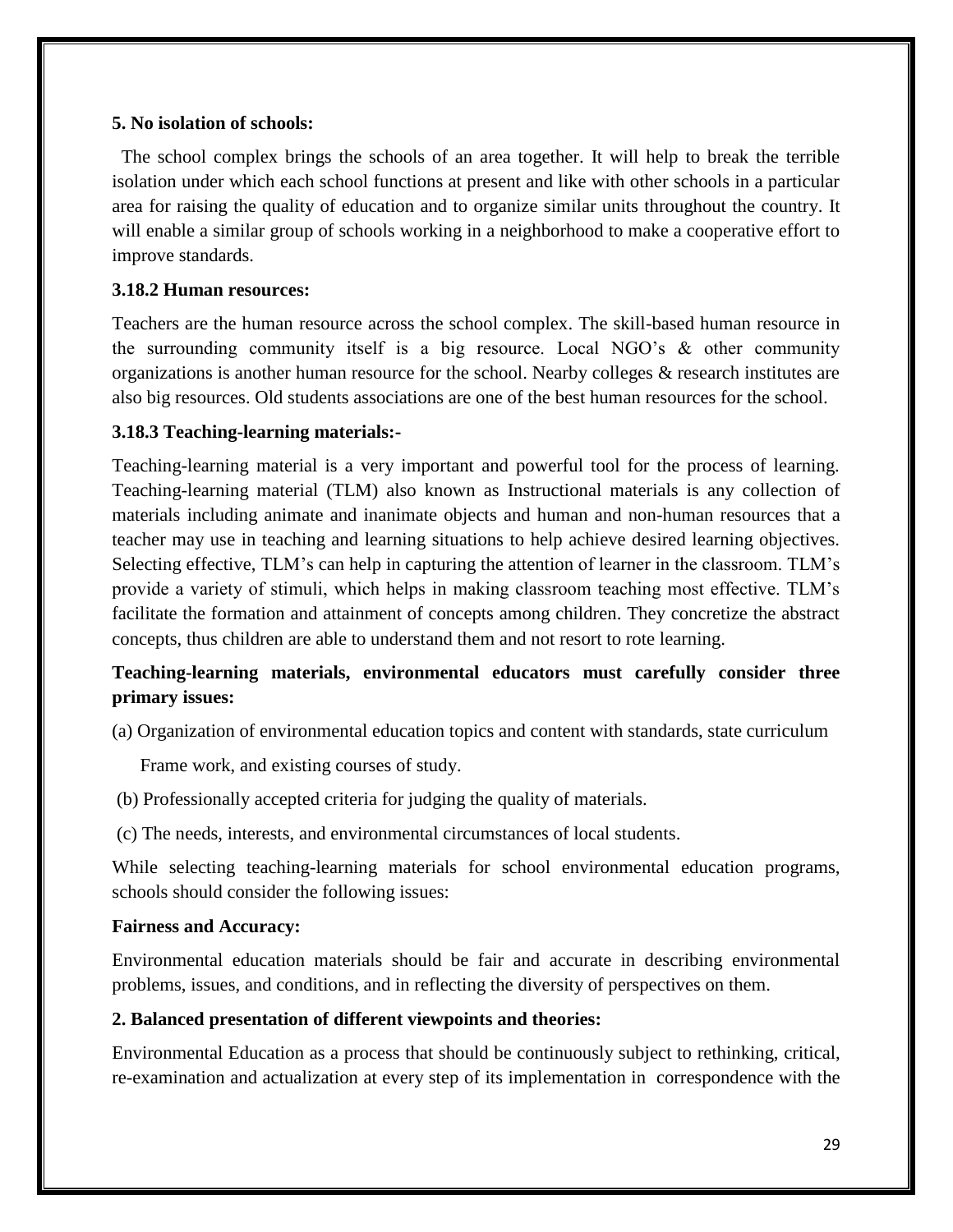development of environmental situation and pedagogy. In order to enrich the situations learning material would be of higher order.

# **3. Openness to inquiry:**

Creating a fearless environment in the learning place is the first and foremost thing to be the priority. Allow the students to question fearlessly. Allow the students to exchange their ideas among the group members. Allow the students to make mistakes.

# **4. Depth:**

Environmental education materials should foster awareness of the natural and built environments, an understanding of environmental concepts, conditions and issues; and an awareness of the feelings, values, attitudes, and perceptions at the heart of environmental issues, as appropriate for different developmental levels.

# **5. Critical and creative thinking material:**

Environmental education materials should promote civic responsibility, encouraging learners to use their knowledge, applying skills to issues, personal skills, and assessments of environmental issues as a basis for environmental problem solving and action.

**6.** Teaching-learning material should be Précised and logical, Easy to use, long-lived, Adaptable, Accompanied by instruction and support, Fit with national, state, or local requirements.

# **3.18.4 Technology Related material:**

Technology provides students with easy-to-access information, accelerated learning, and fun opportunities to practice what they learn. It enables students to explore new subjects and deepen their understanding of difficult concepts. By integrating technology into existing environmental education curricula, teachers can harness online learning as a powerful educational tool. The effective use of digital learning tools in classrooms can increase student engagement, help teachers improve their lesson plans, and facilitate personalized learning. It also helps students build essential 21st-century skills.

 Virtual classrooms, videos, robots, and other technology tools can not only make the class more lively, but they can also create more inclusive learning environments that foster collaboration and inquisitiveness among the students. Technology in environmental education enables children to adjust to their own pace of learning. Students who need extra time can spend more time going over exercises until they understand, whilst students who need less support can continue ahead. It also frees up the teacher to help kids who need more support on an individual level. A wide variety of information and communication technologies (ICT) and digital tools have been introduced into environmental education, both inside and outside of the classroom.

# **Measures to be taken while using Technology Effectively In environmental education classroom:**

Select, use, integrate, and evaluate technology and interactive media tools in intentional and developmentally appropriate ways, giving careful attention to the appropriateness and the quality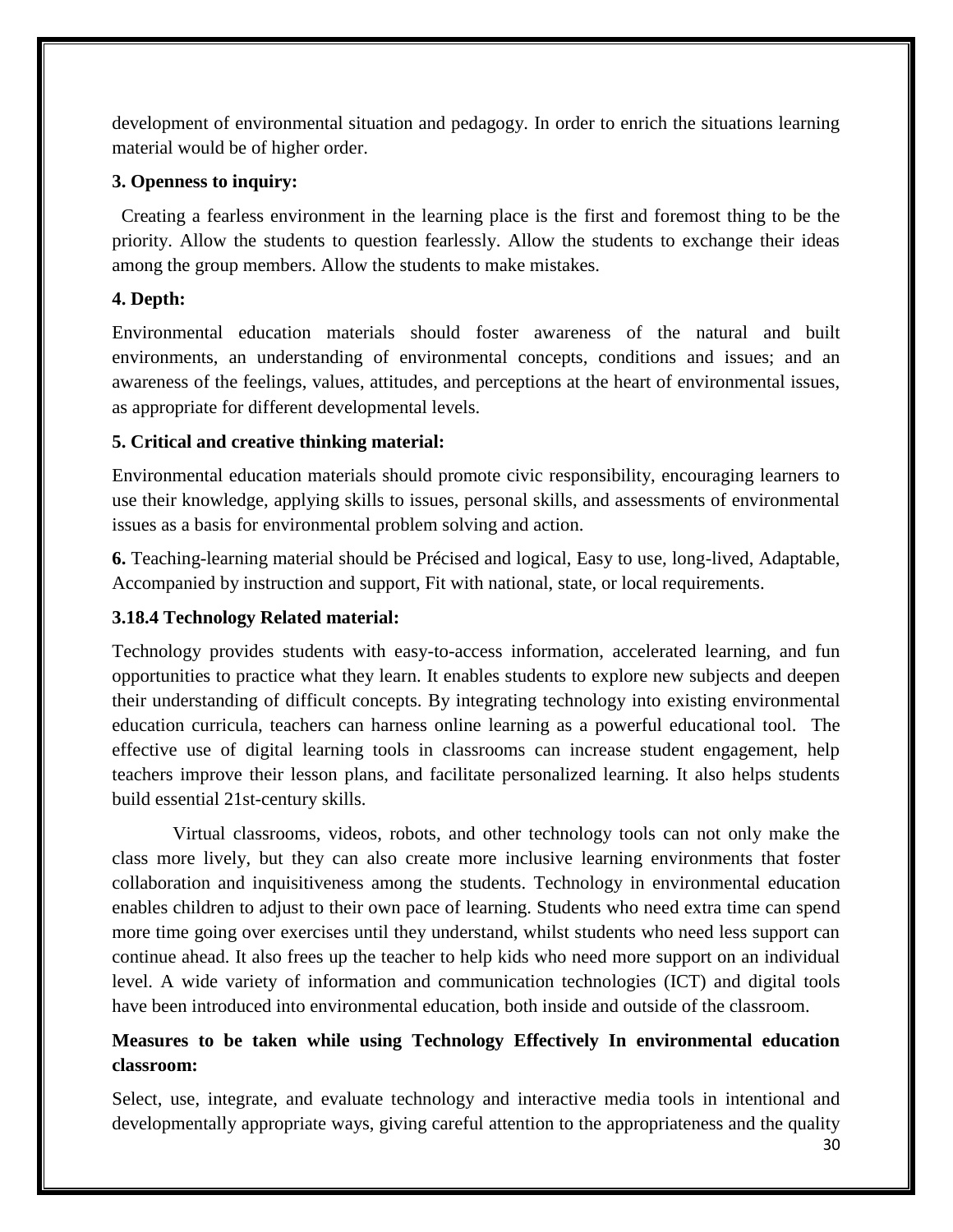of the content. Provide a balance of activities in programs for young children, recognizing that technology and interactive media can be valuable tools when used intentionally with children.

Tools for Teachers - The following are the technology-based interactive tools and resources for Environmental education.

**Audio aids:** TLM's primarily stimulate the hearing sense of learners. It includes human voice, telephonic conversation, audio discs/tapes, records, etc.

**Audio visual aids:** These are the projected aids, which use both auditory and visual senses to enhance learning. The greatest advantages of these are – they closely represent reality. These include- motion picture film, Television, video discs/cassettes, slides-tape presentations, multimedia computer

# **Advantages of the use of technology in the classroom:**

- $\checkmark$  It helps to make the learning process more effective and conceptual.
- $\checkmark$  It helps to grab the attention of students.
- $\checkmark$  It builds interest and motivation among teaching students learning process.
- $\checkmark$  It enhances the energy level of teachers and students.
- $\checkmark$  It is even better for overburden of classrooms.
- $\checkmark$  It provides students with a realistic approach and experience.

# **3.19 Specific recommendation for NCF/SCF:**

# **3.19.1 Specific recommendations for NCF/SCF-ECCE:**

- The school environment should be created, as an extended part of the family.
- Involve citizens and citizen action groups in the development of ECCE content, implementation and assessment.
- Curriculum should be activity-oriented which should be based on arts, stories, poems, games, toys and other playing materials. Area- specific.
- Emphasis should **not** be on written expression and written tests should not be a form of evaluation during the ECCE stage.
- The ECCE system should run and be managed by the local community/Parents.
- The teacher should be a member of that locality/community, preferably female.
- The communication language for learning, to be the local/native language.
- Infrastructure should be provided with community collaboration.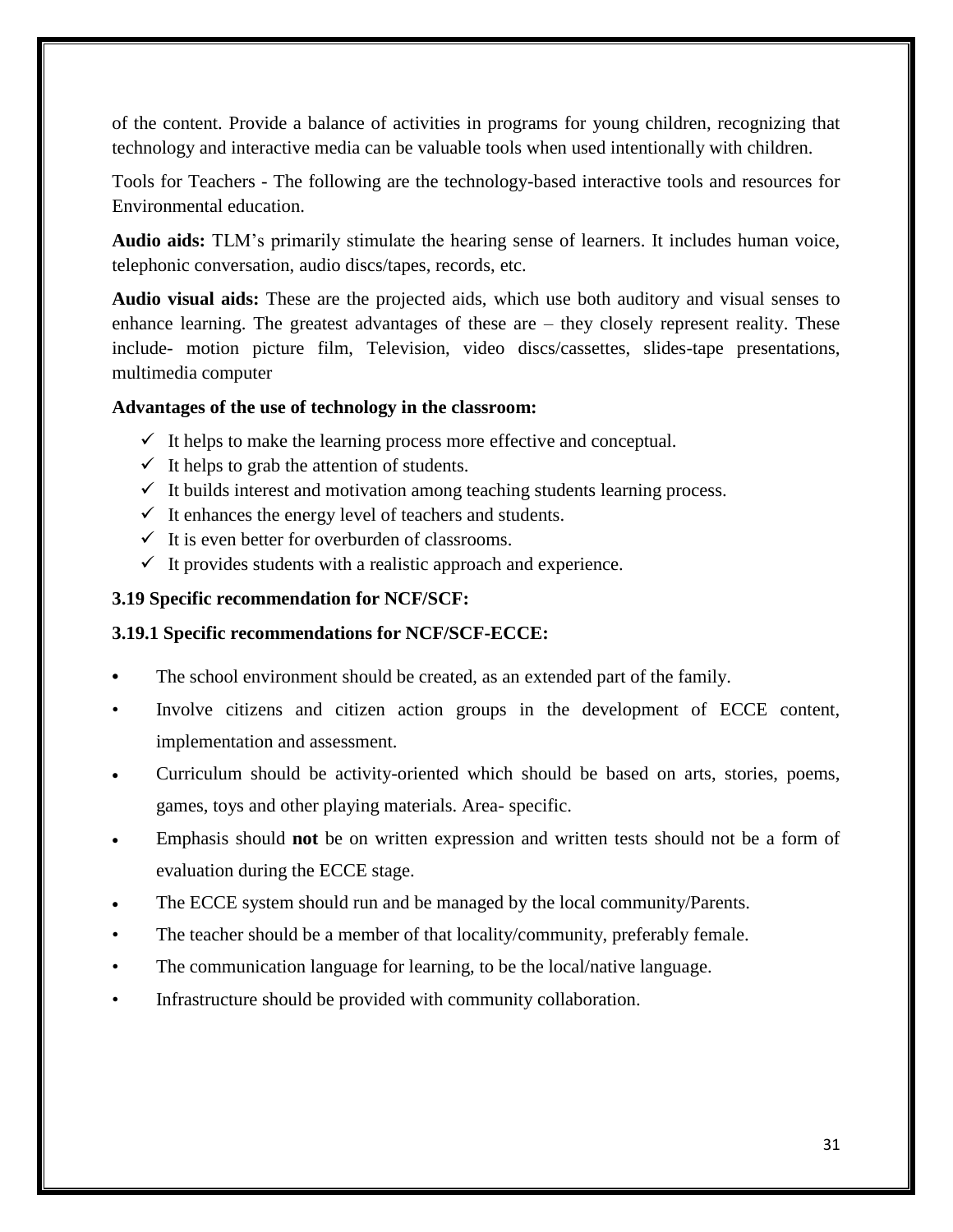# **3.19.2 Specific recommendations for NCF/SCF school education:**

- The school environment should be created, as an extended part of the family.
- Involve citizens and citizen's action groups in the development of school education content, implementation and assessment.
- The school education system should run and be managed by the local community/Parents.
- In school education, the teacher should be a member of that locality/community.
- The communication language of learning to be the local/native language.
- Infrastructure should be provided with community collaboration.
- Curriculum design and, subsequently, textbook designers should ensure that Experiential Learning as pedagogy is incorporated to the maximum extent possible. Environmental Education, in particular, is of no consequence if the knowledge acquired by the students is simply bookish. The textbooks and other learning resources made available so far have been content-centric. Conscious thoughts and ideas have to go into the creation of learning resources that provide the right experiences, which then will become the source of knowledge and competency in students.
- Environmental Studies should be introduced as one of the core subjects for classes  $9 12$ . The content should include,
	- Forestry Bio-Diversity, Ecology, Wildlife, Nursery Management, Plantation forestry
	- Sustainable Agriculture
	- Natural Resource Management
	- Climate Change
	- Green Energy/Renewable Energy
	- Waste Management
	- Urban Landscapes and their Management
	- Tribal ethnomedicinal practices
- The following subjects may be introduced as part of skill education at the secondary level which enables students to cater to the local demand and aspirations
	- Agriculture & Horticulture
	- Nursery Management
	- Food Processing
	- Dairy/Animal husbandry.
	- Fisheries (ornamental  $&$  edible)
	- Value addition, processing, and marketing non-timber forest products (NTFP)
	- Value addition, processing, and marketing of Agriculture & Horticulture crops.
	- Tribal ethnomedicinal practices
	- Vermi-compost/Organic manure production.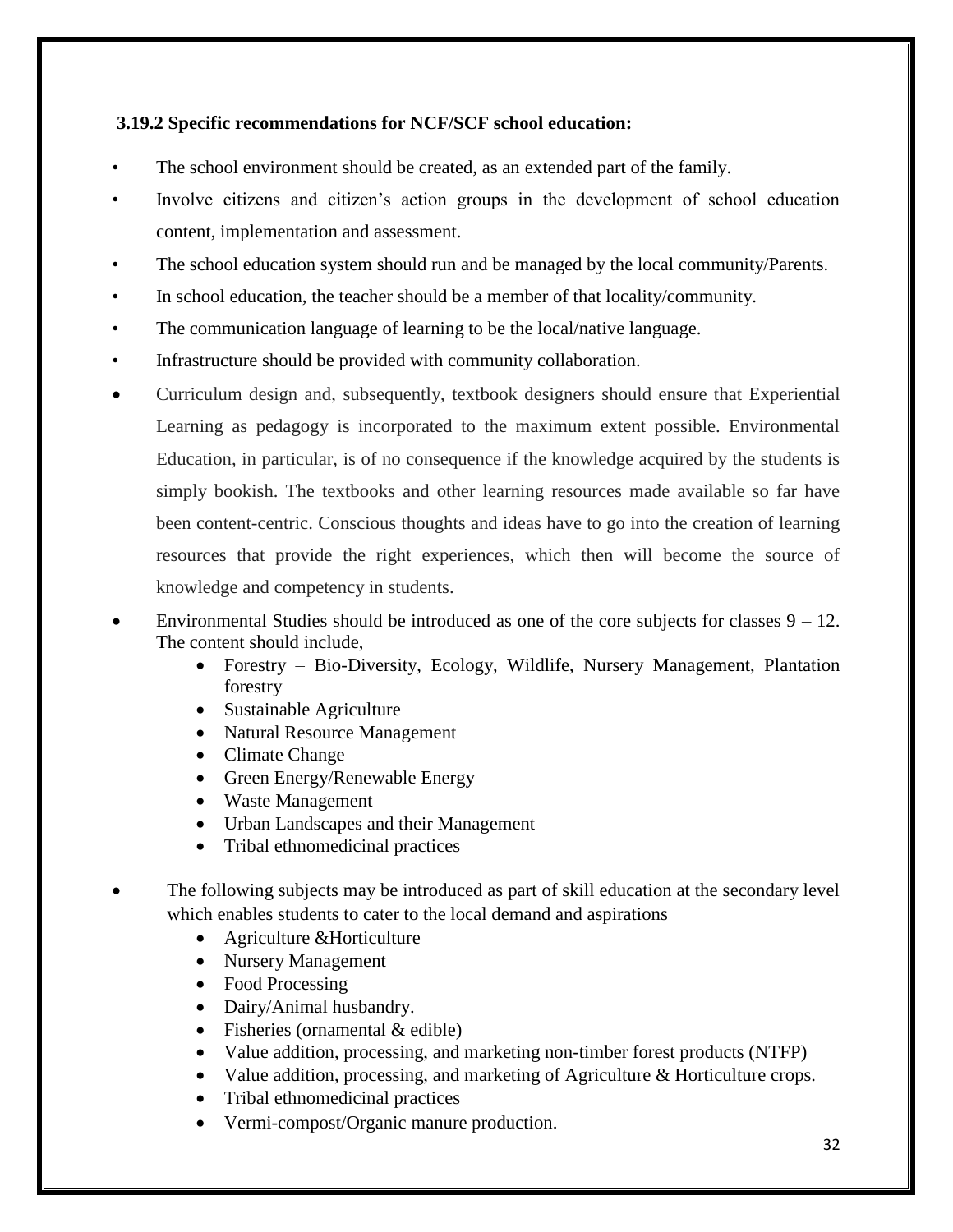- Apiculture as a Home industry.
- Sericulture and its value addition.
- Bamboo crafts and wood crafts.

# **3.19.3 Specific recommendations for NC F/SCF Teacher education:**

- ECCE and Primary teachers should be selected within the locality.
- ECCE and Primary teachers to be trained with respect to the very specific tasks which will help children to acquire environmental values.
- The teacher training should be at the Middle and Secondary stages, which should focus on the holistic development of the students and life skills to be one of the main objectives.
- Eco-Literacy to be introduced in the teacher's training.

# **3.19.4 Specific recommendations for NCF/NCF Adult Education:**

- Adult education is to be given on parental care for the ECCE and Primary student's parents.
- Adult education to be given to the community, which shall focus on taking care of the "School education" by the community itself.
- Eco-Literacy to be introduced in the adult training.
- Tribal ethnomedicinal practices
- Traditional local skills should recognize  $&$  involved in skill training.
- Cultural art group  $\&$  individuals identified  $\&$  involve in skill training.

#### **3.20 The development of Environmental education textbooks and other material bilingually**

Development of syllabi and instructional material in a given subject of study, primarily textbooks, is the most logical step to be followed after the identification of specific objectives both stage-wise and class-wise. However, the scope and purpose of this exercise is likely to be quite different in the case of EE due to its inherent nature and specific needs to contextualize learning experiences extending from local to global environmental issues and concerns. The syllabi of EE and related instructional material are, therefore, expected to be as locale-specific as possible. There has to be sufficient scope and direction to translate broad guidelines at state level into teaching-learning situations in the context of locale-specific environmental problems and issues. NEP 2020 gives due importance to sustainable development goals which are further concerned with environmental benefit. The policy also emphasizes on the spread of indigenous knowledge which is also very beneficial for the betterment of present environmental challenges. The syllabus of Environmental Education at the state level is, therefore, not expected to be in the form of statements but opportunities should be created for children to go outdoors to learn about plants, trees, rivers, birds and insects, and also about environmental problems such as pollution, gas emissions, energy consumption, recycling, good use of water and other important aspects.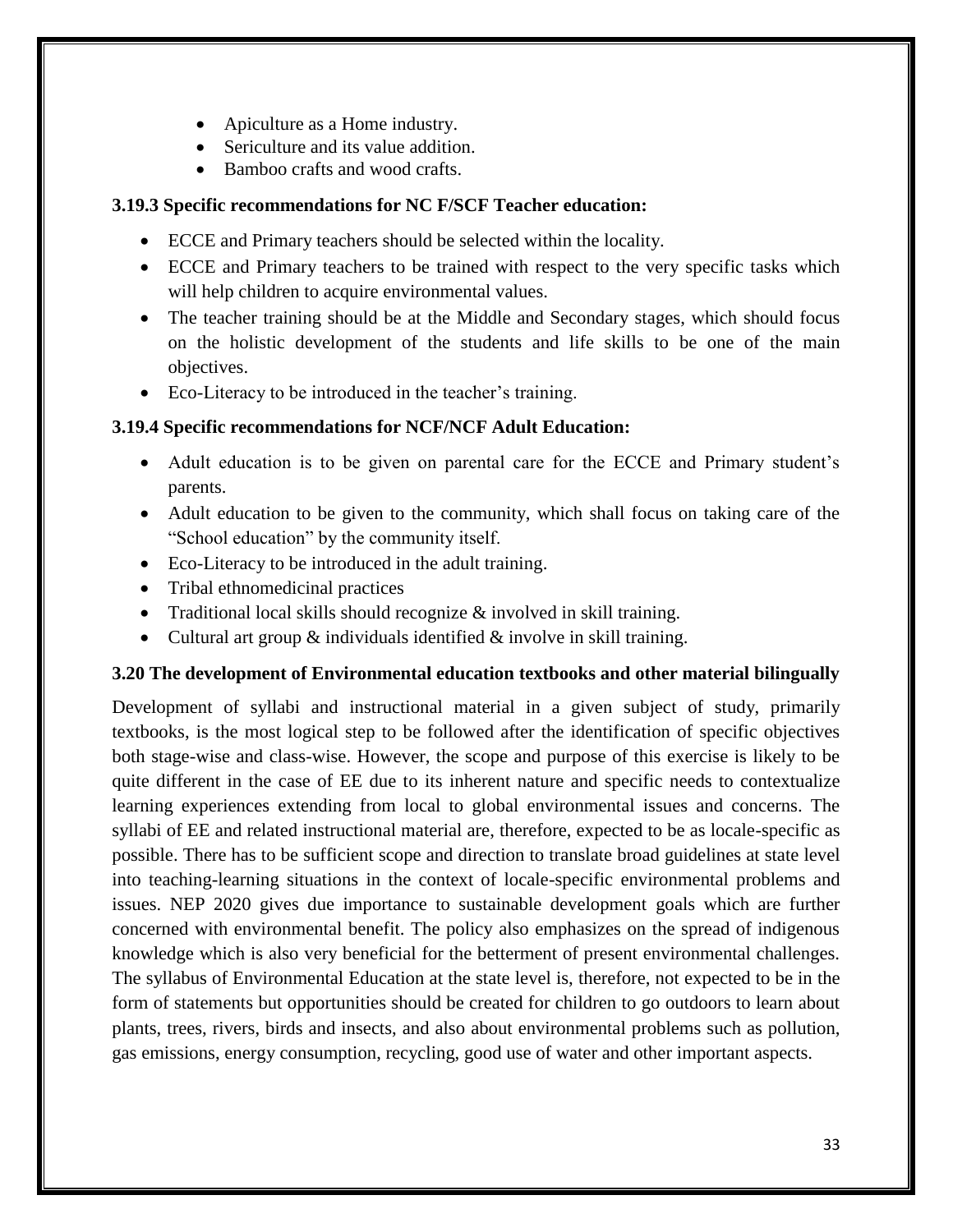The institutions that could be involved at this stage of development of Environmental Education materials may be SCERTs, DIETs, NGOs, and experts from universities/colleges/research institutions.

The syllabus committee will have to review the proportion and relevancy of the science content in environmental studies taught at the lower primary stage.

- Emphases have to be given on first-hand experiences through practical activities.
- Provision for development of process skills observation, classification, recording, etc..,
- Create opportunities to link content with the immediate environment of the child
- Health and physical education must be integrated with concepts of Environmental education
- The comprehensive knowledge of traditional beliefs on protection of natural resources and scientific perspective of such practices should be included in textbooks.

• Instructional methodology should be according to the age group, nature of the content and available local resources.

• Flexibility in teaching for the teachers to be incorporated in the curriculum as per the nature of target groups.

• Avoid unnecessary content overloading